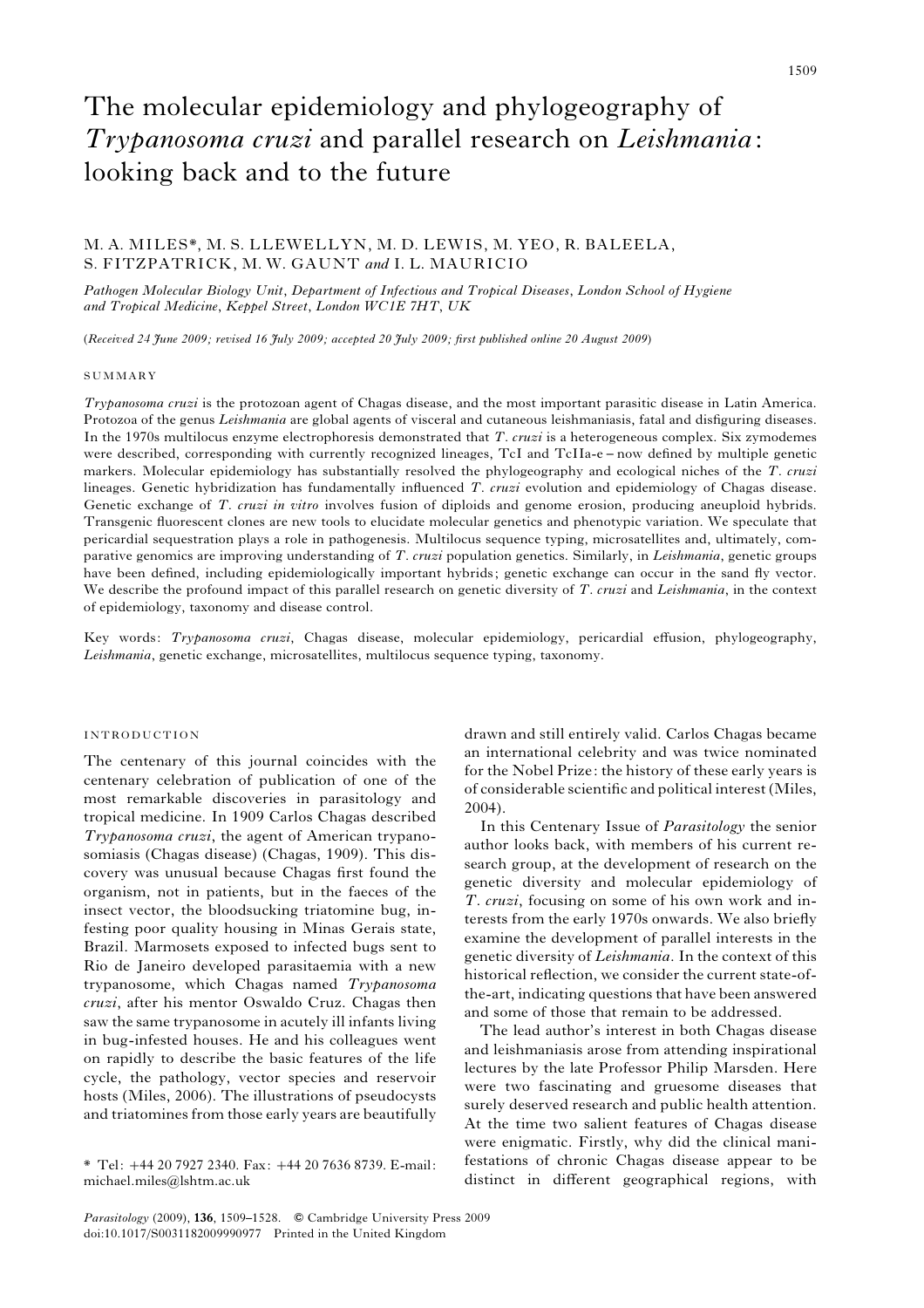Table 1. Comparison of Trypanosoma cruzi zymodemes and DTUs

| Zymodeme <sup>a</sup> | $DTU^b$ | Reference strains   |
|-----------------------|---------|---------------------|
| ZI                    | TcI     | Sylvio X10/1        |
| ZHI                   | TcIIa   | CanIII cl1          |
| ZH.                   | TeIIb   | Esm cl <sub>3</sub> |
| ZIII/ZI ASAT          | TeHe    | M5631 cl5           |
| Bolivian ZII          | TcIId   | $Sc43$ cl1          |
| Paraguayan ZII        | TcHe    | CL Brener           |

 $a$  Based upon MLEE; (Miles et al. 1977, 1978, 1981b; Tibayrenc and Miles, 1983; Chapman et al. 1984; Póvoa et al. 1984).

<sup>b</sup> Based upon MLEE, RAPD and nuclear loci (Brisse et al. 2001).

megaoesophagus and megacolon prominent in the southern countries of South America but either absent or rare in northern South America and Central America ? Secondly, why were there so few cases of Chagas disease in the vast Amazon region of South America ?

#### A PRIMER ON NOMENCLATURE

As we shall see, Trypanosoma cruzi, was found to be a highly diverse species and to this day some researchers use various nomenclature systems to describe the subdivisions within the species, which have been extensively reviewed elsewhere (Momen, 1999; Campbell et al. 2004). For the sake of clarity in this review we shall use Miles's zymodemes, which were based on multilocus enzyme electrophoresis (MLEE) and their modern equivalents – discrete typing units (DTUs), which are supported by multiple genetic markers (Table 1). Where possible we have retrospectively applied the 6 DTU nomenclatures to some of the studies reviewed.

# TRYPANOSOMA CRUZI: HETEROGENEITY AND A COMPARISON OF TRANSMISSION CYCLES IN BRAZIL AND VENEZUELA

To address the first question, regarding ostensible geographical differences in disease presentation, at the invitation of Professor Aluisio Prata in Brazil and with support from the late Dr David Godfrey in London, we applied the relatively new technique of MLEE to domestic and sylvatic isolates of T. cruzi from the village of São Felipe, Bahia State, Brazil. The results were immediately striking and illuminating. Heterogeneity within the species T. cruzi had been suspected previously, and phenotypic variability had been apparent (Miles, 1979). However, the MLEE results demonstrated that the domestic and sylvatic strains of  $T. cruzi$  in São Felipe were dramatically distinct, by 11 of 18 enzymes examined, far more than separated named species of

Leishmania. This landmark paper (Miles et al. 1977) fundamentally changed perceptions of T. cruzi. The vector of the domestic genetic lineage (ZII, now TcIIb) was Panstrongylus megistus, and we discovered the vector of the sylvatic lineage (ZI, now TcI) to be Triatoma tibiamaculata, living in bromeliad epiphytes with the opossum, Didelphis albiventris. We described this situation as one of separate, non-overlapping domestic and sylvatic transmission cycles (Fig. 1), implying that  $P$ . megistus might be controlled without fear of re-invasion from sylvatic habitats.

Subsequently, in collaboration with Professor Rafael Cedillos and others, we characterized numerous T. cruzi isolates from various locations in Venezuela, where the principal domestic vector is Rhodnius prolixus. These results were again surprising and enlightening. T. cruzi ZI (TcI), which was sylvatic in Brazil turned out to be the domestic agent of Chagas disease in Venezuela, as well as being present in sylvatic habitats (Table 2). This large comparative study was published in 1981 (Miles et al.  $1981b$ ) but is often overlooked in the subsequent and contemporary literature. On the basis of MLEE we described the situation in Venezuela as comprising contiguous or potentially overlapping domestic and sylvatic transmission cycles (Fig. 1), implying that re-invasion by sylvatic Rhodnius might prejudice vector control programmes. However, we will see below that MLEE does not give full insight into the molecular epidemiology of  $T$ . cruzi in Venezuela; microsatellite analysis has recently been applied to both the vector and parasite and provided a higher resolution understanding of transmission dynamics.

Thus, here was a potential answer to the first of our questions. Apparent rarity of megasyndromes in Venezuela might circumstantially be linked to the radical genetic differences between the strains of T. cruzi that predominantly cause Chagas disease in Brazil (ZII/TcIIb) and in Venezuela (ZI/TcI).

## ENZOOTIC TRANSMISSION OF TRYPANOSOMA CRUZI IN THE AMAZON REGION

To address the second question concerning the reasons why there were so few cases of Chagas disease in the Amazon region, attempts were made to hunt for sylvatic triatomine species and their habitats in Amazon forest, adjacent to Belém, Pará State, Brazil. Initial searches yielded virtually nothing, despite considerable effort. This led to the development of ' spool-and-line mammal tracking', initially with makeshift components. The first animal tracked, an opossum, Didelphis marsupialis, was released at the trap site, carrying the tracking device with the free end of the thread tied to vegetation. The next day the thread was followed through the forest for a considerable distance and the opossum recovered from its arboreal nest, which contained 2 triatomine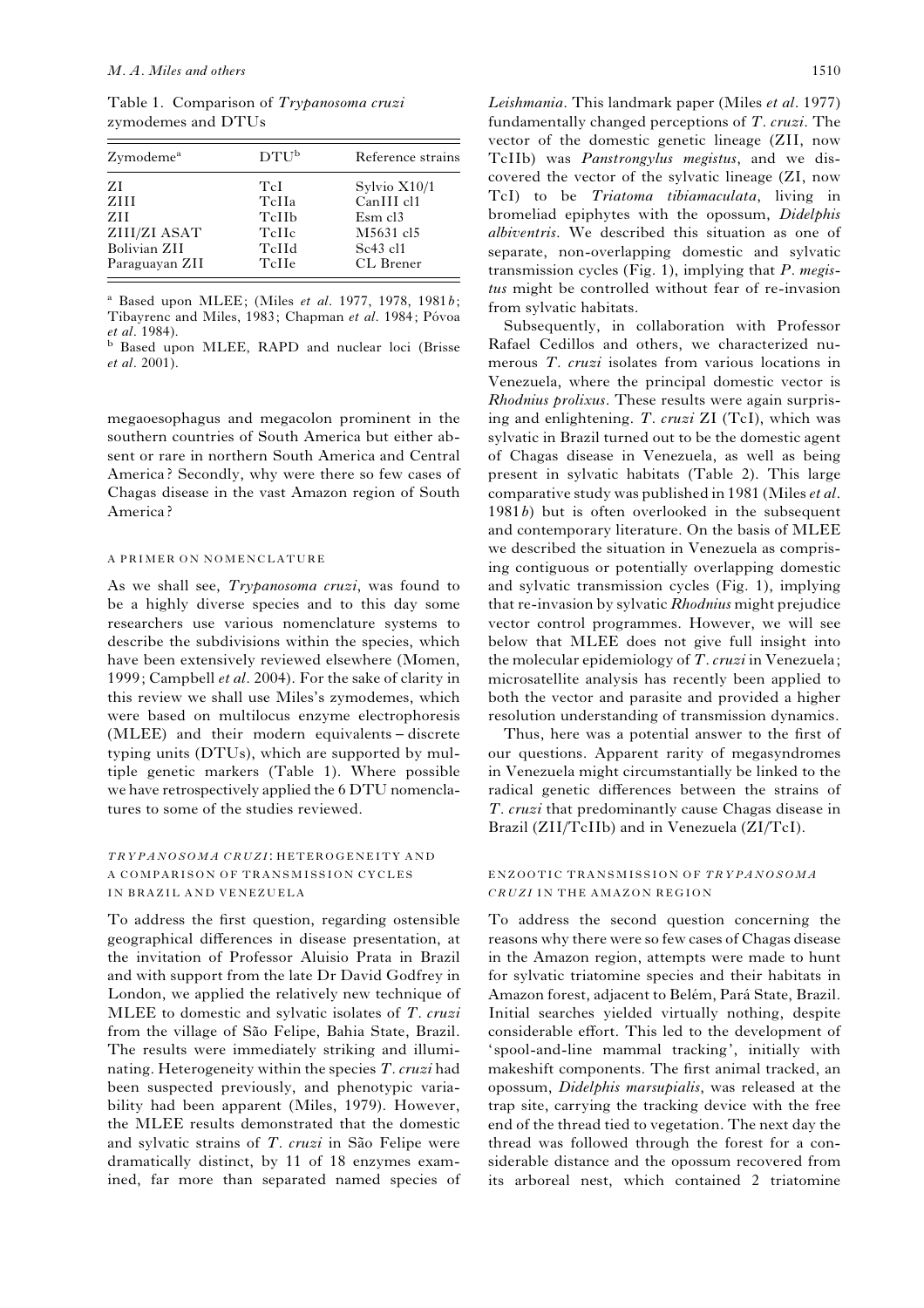|                       | Domestic                                                       | Sylvatic                                                            |
|-----------------------|----------------------------------------------------------------|---------------------------------------------------------------------|
| Brazil (Bahia State)* | $(ZII)$ T. cruzi IIb: 107 isolates                             | $(ZI)$ T. cruzi I: 23 isolates                                      |
| Venezuela             | $(ZI)$ T. cruzi I: 1 isolate<br>$(ZI)$ T. cruzi I: 32 isolates | $(ZIII)$ T. cruzi IIa: 2 isolates<br>$(ZI)$ T. cruzi I: 18 isolates |
|                       |                                                                | $(ZIII)$ T. cruzi IIa: 2 isolates                                   |
| Amazon Basin          | N/A                                                            | $(ZI)$ T. cruzi I: 113 isolates                                     |
|                       |                                                                | (ZIII) T. cruzi IIa or (ZIII/ZI ASAT) T. cruzi IIc: 18 isolates     |

Table 2. Zymodemes of 316 isolates of Trypanosoma cruzi from Venezuela and Brazil (Miles, 1981)

\* Also 12 T. cruzi I acute cases in an outbreak in the Sao Francisco valley (Luquetti et al. 1986).



Fig. 1. Non-overlapping, overlapping and enzootic Trypanosoma cruzi transmission cycles. (1) Domestic transmission of TcII by Panstrongylus megistus in Bahia State, Brazil and separate sylvatic transmission of TcI to Didelphis albiventris by Triatoma tibiamaculata. (2) Overlapping domestic and sylvatic transmission of TcI in parts of Venezuela. (3) Sporadic enzootic transmission of TcI and occasionally TcIIa in the Amazon basin: (a) by light attraction of adult triatomine bugs to palm presses or houses and (b) by exposure of piassaba palm frond collectors to faecal contamination from Rhodnius brethesi.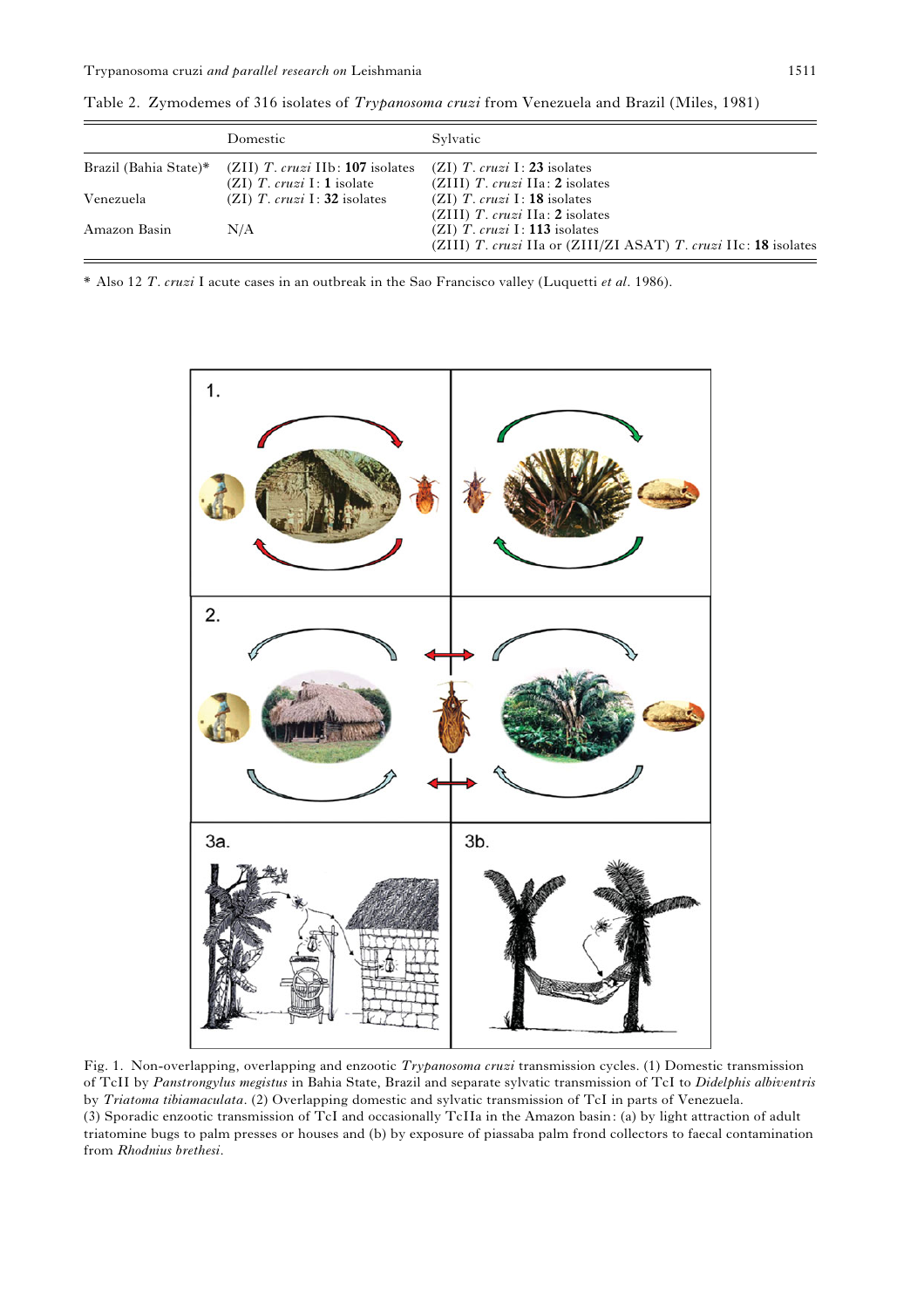species, one a new species record for Brazil and both species infected with T. cruzi. Improved tracking devices were devised, using non-rotating, precisionwound spools of thread (Miles, 1981a). Spool-andline mammal tracking has become a standard and widely applied method for investigating mammal nesting sites and behaviour (Wells et al. 2006). In the Amazon basin, this method helped to reveal that all the local triatomines are fortunately species that do not readily adapt to colonizing houses (Miles et al. 1981 $c$ ). Furthermore, this approach helped to give insight into the exquisite adaptation of several triatomine species to their particular ecological niche, including their camouflage colouration, which can give a clue to the nature of that niche (Gaunt and Miles, 2000). Thus, for example, Panstrongylus lignarius has nymphs in arboreal tree holes and adults perfectly camouflaged to roam on the trunks of their elected tree species. Using spool-and-line mammal tracking a new species, Rhodnius paraensis, was discovered in nests of the arboreal rodent, Echimys chrysurus (Sherlock et al. 1977). The sporadic cases of Chagas disease that do occur in the Amazon region are thus not due to domestic triatomine colonies but are caused by adult bugs attracted to dwellings, especially to artificial light. More than half of these cases are attributable to triatomine contamination of food and oral outbreaks, especially due to infected bugs entering juice presses, such as those used for acai palm or sugar cane (Coura et al.  $2002$ ; Valente et al. 2009; Pan American Health Organisation, 2009). Of triatomine species in the Brazilian Amazon, only Panstrongylus geniculatus has shown some new peridomestic adaptation to pig sties (Valente et al. 1998; Feliciangeli et al. 2004). Fortunately, peridomestic Triatoma rubrofasciata, which occurs in Belém and is widespread in ports around the New and Old Worlds, has a preferred animal host, the rat Rattus rattus and very rarely bites humans. This epidemiological situation in the Amazon region was described as one of an enzootic transmission cycle, with T. cruzi highly prevalent in sylvatic mammal reservoirs and vectors but without household triatomine colonies (Fig. 1). The transmission of  $T$ . cruzi in the USA, where triatomines are occasionally peridomestic with dogs but do not colonize houses, is analogous to that in the Amazon region. In North America there may be some risk of sporadic blood transfusion transmission if Latin American donors from endemic regions are not screened serologically for T. cruzi infection (Leiby et al. 2008). Thus, the comparative rarity of Chagas disease in the Amazon basin is due to the good fortune that local triatomine species do not readily colonize houses, and domiciliated bug species have not yet been imported from other endemic regions. However, as human disturbance continues to impact on Amazonia, active surveillance is necessary to monitor the status of domestic T. cruzi transmission. In recognition of

this, the Intergovernmental Initiative for Surveillance and Control of Chagas Disease in the Amazon Region (AMCHA) was launched in 2004 (Aguilar et al. 2007).

## TRYPANOSOMA CRUZI DIVERSITY IN THE AMAZON AND BEYOND

Not unexpectedly, T. cruzi ZI (TcI) was found to be the cause of sporadic Chagas disease in Amazonian Brazil corresponding with its sylvatic presence elsewhere in Brazil. A novel, third T. cruzi zymodeme (ZIII, now TcIIa) was identified from a small oral outbreak of Chagas disease in the suburbs of Belém, and this was furthermore shown to be the secondary agent of Chagas disease in Venezuela ( Miles et al. 1978, 1981b). Subsequently, a fourth  $T$ . cruzi zymodeme  $(ZIII + ASATI, now TcIIc)$  was characterized from sylvatic cycles in Amazonian Brazil. Collaborative studies in Bolivia and Paraguay, yielded 2 further groups that were characterized by highly heterozygous novel MLEE profiles (Bolivian ZII, now TcIId and Paraguayan ZII, now TcIIe) (Tibayrenc and Miles, 1983; Chapman et al. 1984; Miles et al. 1984).

Michel Tibayrenc and his collaborators performed a further series of collaborative T. cruzi genotyping studies in the Americas, initially using MLEE and later supplemented with random amplification of polymorphic DNA (RAPD) (Tibayrenc et al. 1993). Various authors applied a plethora of different genetic markers, including kDNA fragment length polymorphisms (schizodemes), karyotype variation, PCR amplicon size polymorphisms, PCR restriction fragment length polymorphisms (PCR-RFLPs) and comparative DNA sequencing of nuclear and mitochondrial targets (Morel et al. 1980; Brisse et al. 2001; de Freitas et al. 2006; Rozas et al. 2007). These studies revealed additional diversity within each principal zymodeme. A confusing profusion of conflicting nomenclature arose in the literature, largely resolved, firstly by consensus in 1999 (Anon, 1999) to define 2 major T. cruzi lineages TcI and TcII and secondly by development of the DTU nomenclature system (Brisse *et al.* 2001), which is now clearly supported by all but the most conserved nuclear genetic markers (Westenberger et al. 2005). The original principal zymodemes thus correspond with the T. cruzi DTUs, as summarized in Table 1.

## ECOLOGICAL NICHES AND PHYLOGEOGRAPHY OF THE TRYPANOSOMA CRUZI LINEAGES

What then is the biological, ecological and epidemiological significance of these distinct T. cruzi lineages or DTUs ? Increasing evidence supports the idea that the 6 T. cruzi DTUs are historically and currently associated with distinct ecological niches, with concomitant implications for the epidemiology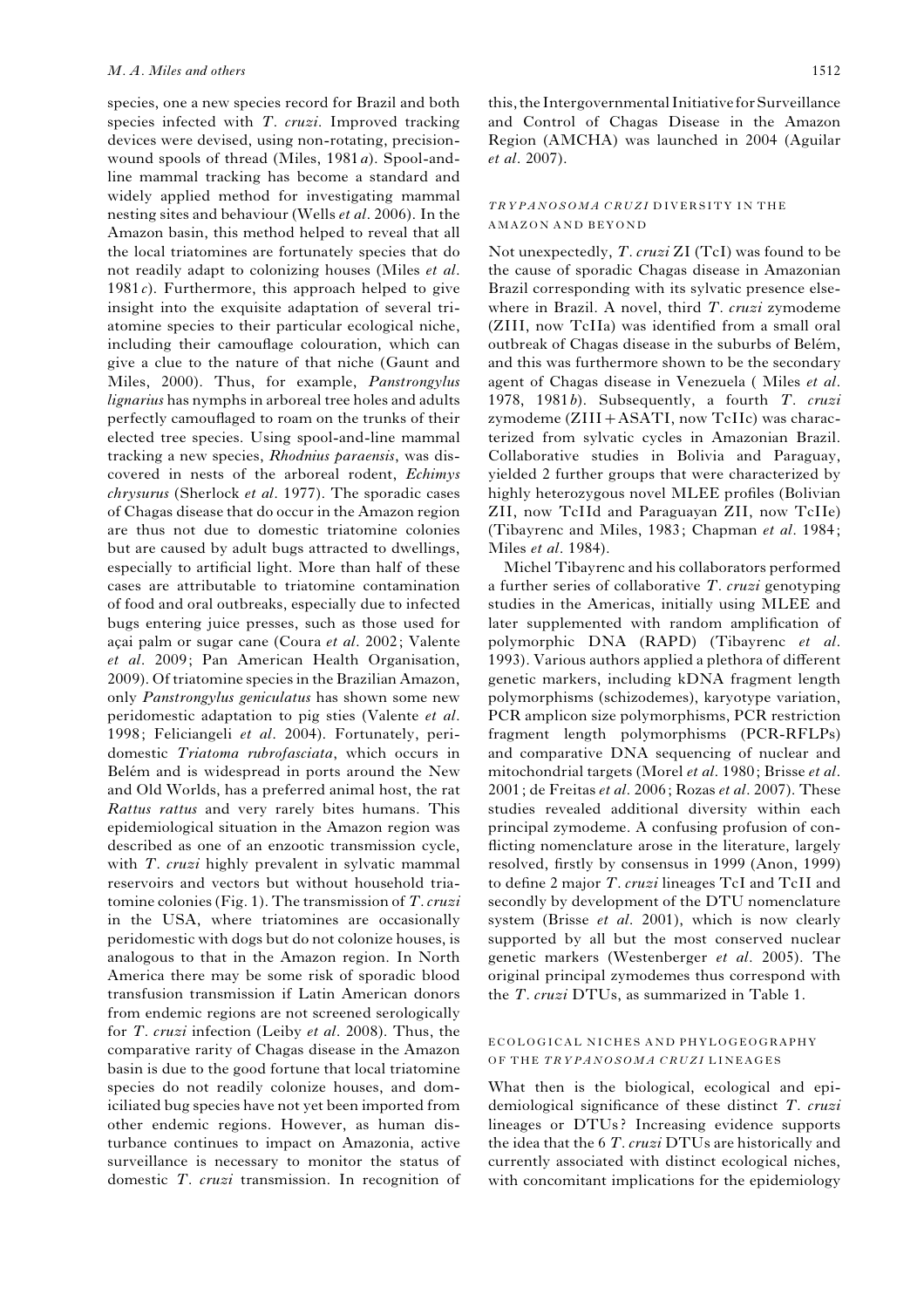|                        |  | Table 3. Sylvatic niche, host, vector, geographical distribution and disease associations of the major |  |  |  |
|------------------------|--|--------------------------------------------------------------------------------------------------------|--|--|--|
| Trypanosoma cruzi DTUs |  |                                                                                                        |  |  |  |

| Geno-<br>type | Niche                                                                                             | Sylvatic hosts                                                                               | Sylvatic<br>vectors                               | Geography [Chagas disease]                                                                                    |
|---------------|---------------------------------------------------------------------------------------------------|----------------------------------------------------------------------------------------------|---------------------------------------------------|---------------------------------------------------------------------------------------------------------------|
| TcI           | Primary Arboreal.<br>lowland tropical/<br>semi-tropical, especially<br>palms of the genus Attalea | <b>Primary Arboreal</b> /<br>semi-arboreal, <i>Didelphis</i> ,<br>primates, arboreal rodents | Primary<br><b>Rhodnius</b><br>spp.                | <b>Primary</b> Lowland tropical/<br>semi-tropical USA, Central<br>& South America                             |
|               | <b>Secondary</b> Arid rocky                                                                       | <b>Secondary</b> Terrestrial<br>rodents                                                      | Secondary:<br>Panstrongylus<br>Triatoma           | <b>Secondary:</b> Central Brazil<br>and Eastern Andean foothills<br>[North of Amazon CHAGAS<br><b>DISEASE</b> |
| TcIIa         | Arboreal primates, some<br>terrestrial hosts                                                      | Primates, <i>D. novemcinctus</i> ,<br>bats, N. <i>nasua</i> (coati);<br>P. lotor (USA)       | Rhodnius,<br>Panstrongylus,<br>Triatoma           | Northern South America,<br><b>USA</b>                                                                         |
| TcIIb         | ? Rare in sylvatic cycles                                                                         | ? Atlantic forest primates; $E$ .<br>sexcinctus (Paraguay)                                   | P                                                 | [Atlantic/Central Brazil]<br><b>CHAGAS DISEASE1</b>                                                           |
| <b>TcIIc</b>  | Terrestrial/fossorial,<br>lowland arid and tropical                                               | D. novemcinctus,<br>E. sexcinctus, rodents, mar-<br>supials, carnivores                      | P. geniculatus,<br>P. lignarius,<br>T. rubrovaria | Lowland South America                                                                                         |
| <b>TcIId</b>  | ? Rare in sylvatic cycles                                                                         | ? Possibly <i>D. novemcinctus</i> ,<br>E. sexcinctus                                         |                                                   | <b>[Southern cone CHAGAS</b><br><b>DISEASE</b>                                                                |
| TcIIe         | ? Rare in sylvatic cycles                                                                         |                                                                                              | ?                                                 | <b>[Southern cone CHAGAS</b><br><b>DISEASE]</b>                                                               |

of Chagas disease. The niches are not fully understood, partly due to limited sampling and genotyping of T. cruzi isolates. As to be expected, interaction between niches occurs, changing as ecologies are disturbed, as evidenced by mixed DTU infections in vectors and mammals, including humans (Breniere et al. 1989). Here we review each DTU in the context of its known or putative ecological niche associations, summarized in Table 3.

Trypanosoma cruzi lineage  $(DTU)$   $TcI$ . This is the predominant agent of Chagas disease in countries North of the Amazon and in the Amazon region. This was revealed in 1981 by the comparative study mentioned above (Miles *et al.* 1981*b*), where it was also proposed that the rarity of megaoesophagus and megacolon in these regions could be ascribed to the local predominant endemicity of TcI. It was not, however, suggested that TcI infection was entirely benign, in fact we demonstrated clearly by analysis of an unusual outbreak of TcI infection in Goiania State, Brazil, associated with drought and incursion of sylvatic rodents into houses, that both TcI and TcIIb could cause severe acute Chagas disease (Luquetti et al. 1986). Furthermore, chagasic cardiomyopathy is commonplace in TcI endemic countries such as Venezuela, and elsewhere TcI has been associated with severe disease, including meningoencephalitis (Anez et al. 2004; Burgos et al. 2008). Nevertheless, the perception that megaoesophagus and megacolon are uncommon North of the Amazon remains (Sanchez-Guillen Mdel et al. 2006).

In the context of TcI pathogenesis, the lead author of this review noted, some years ago, pericardial sequestration in experimental TcI infections in

immunocompromised (SCID) mice that were severely ill but had barely detectable peripheral parasitaemias (Miles, unpublished data). Cardiac puncture retrieved clear effusion with parasitaemias 100 to 1000-fold greater than that detectable in the peripheral blood of the same animals. There is a prior reference to such elevated pericardial parasitaemias in experimentally infected hamsters but the DTU involved is not clear (Ramirez et al. 1994). Acquatella (2007) notes the high frequency of pericardial effusion in acute Chagas disease in Venezuela, French Guiana and the Amazon region, regions endemic for TcI. In a summary of 233 acute cases of Chagas disease in the Brazilian Amazon, Pinto et al. (2008) observed that the most frequent echocardiographic feature was pericardial effusion. We speculate therefore that pericardial sequestration may explain the cardiomyopathy associated with low peripheral parasitaemias and be a hitherto neglected aspect of the pathogenesis of Chagas disease.

As mentioned above, the presence of TcI in both sylvatic and domestic transmission cycles in Venezuela suggested triatomine re-invasion of dwellings, not an unreasonable hypothesis, because fronds from triatomine-infested palms are used to roof rural houses. In contrast, it had been suggested that all bugs in Venezuelan palms were not Rhodnius prolixus but were actually Rhodnius robustus and, because this species does not colonize houses, are of little threat except as a cause of sporadic cases of Chagas disease from lone, short-lived adult bugs lightattracted to dwellings (Fitzpatrick et al. 2008). To resolve this issue we applied mitochondrial markers and a new range of microsatellites to the high resolution analysis of populations of Rhodnius from palms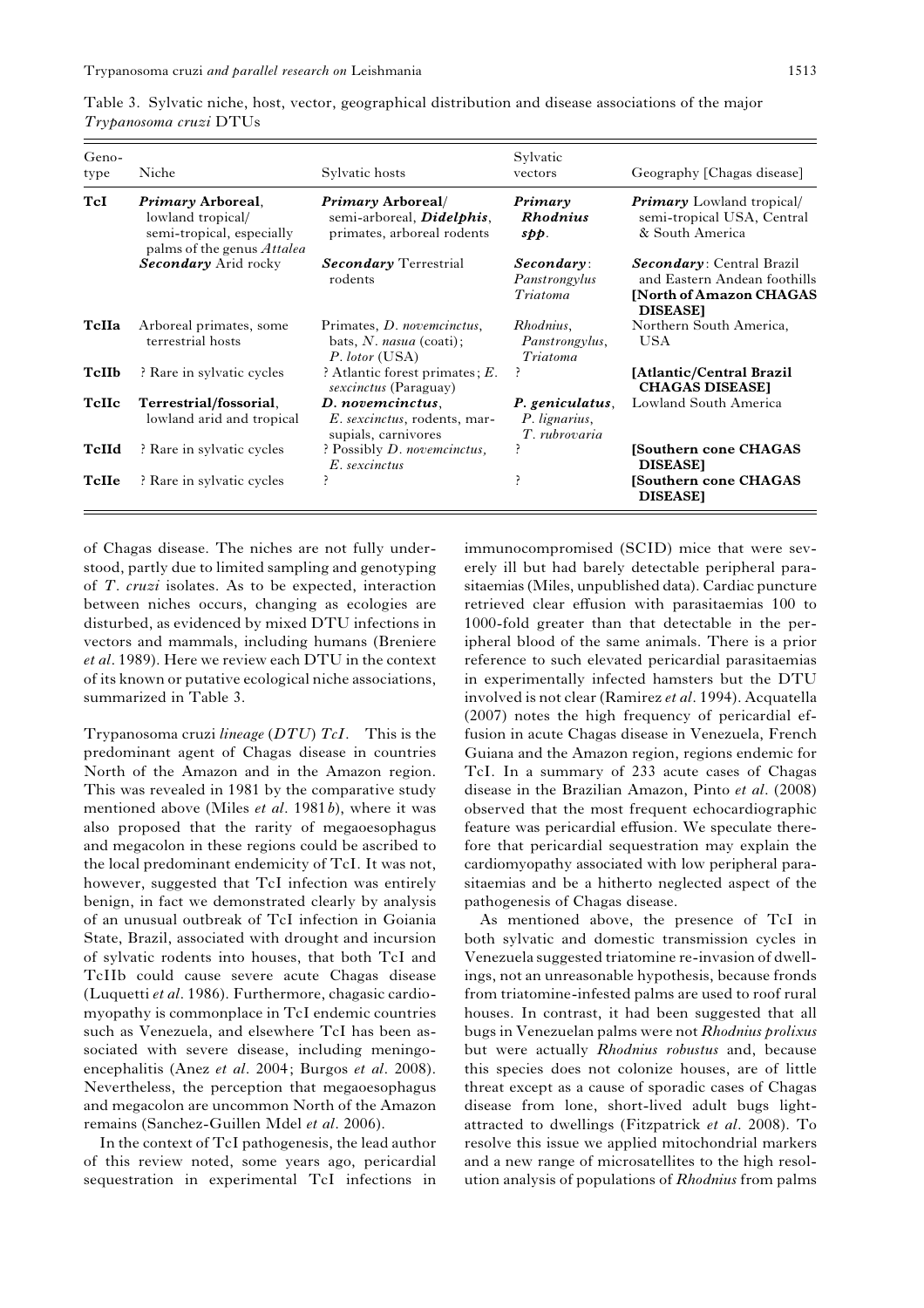and adjacent dwellings. The results clearly demonstrated that bona fide Rhodnius prolixus, the domestic vector species, was present in palms and that at some sites but not all, mitochondrial haplotypes were shared between palms and houses, and this was confirmed by the distribution of microsatellite genotypes (Fitzpatrick et al. 2008). The implication was that in some cases  $R$ . *prolixus* did indeed re-invade houses from sylvatic foci, whilst there was also concomitant spread of R. prolixus between palms and between houses.

To investigate this phenomenon of re-invasion more thoroughly, we used a large panel of polymorphic microsatellite markers optimized for genotyping of T. cruzi for fine-scale resolution of the geographical distribution and population structure of TcI (Llewellyn et al. 2009a). Research in Colombia and elsewhere has shown that miniexon sequencing detects diversity within TcI, which appears to be associated with type of transmission cycle, i.e. domestic, peridomestic or sylvatic (Herrera et al. 2007; O'Connor et al. 2007). Our microsatellite analysis revealed substantial diversity within TcI, potential founder events in Venezuela and Bolivia and evidence of structure between distant populations, including indications of the dispersal of TcI from South to North America, presumably facilitated by mammals crossing the Isthmus of Panama. Interestingly, in some cases notable genetic structure could be detected between nearby populations. In Bolivia, adjacent lowland and highland TcI populations – corresponding to primary and secondary TcI niches, as described below and in Table 3, showed greater subdivision than that between lowland Bolivia and Venezuelan sylvatic strains, thousands of kilometres to the north. Highland Bolivian strains were also characterized by a reduction in diversity, indicating a probable founder event. Crucial in terms of our understanding of disease transmission was detection of a potential founder event in Venezuela among most cases of chronic Chagas disease (Llewellyn et al. 2009a) (Fig. 2). Here, although we found evidence that sylvatic strains of TcI do occasionally infect humans in Venezuela, it appears that a domestic strain of TcI with restricted genetic diversity has become widespread across endemic areas. This may be explicable by the precarious contaminative transmission route of T. cruzi and the fact that an invading infected sylvatic adult R. prolixus has a low likelihood of transmitting the infection compared to the probability of its offspring transmitting an established domestic strain. In this context, it may be of interest to examine the comparable genetic diversity of Trypanosoma rangeli, which is transmitted by the less precarious route of inoculation from Rhodnius salivary glands (Miles et al. 1983). Alternatively or additionally, there may be selection of a particular genotype of TcI within the human population.

Intriguingly, sylvatic TcI (and TcIIc) populations show an unexpectedly high level of homozygosity, which does not theoretically accord with prolonged clonal propagation, whereas the founder domestic TcI populations show a somewhat increased level of heterozygosity.

There is now a wealth of TcI isolate and genotype records (Yeo et al. 2005; Llewellyn et al. 2009a). These observations reinforce the fact that among arboreal mammals, the common opossum, Didelphis marsupialis, is by far the most abundantly recorded mammal host of TcI and that Rhodnius species (tribe Rhodniini), most of which are associated with palm tree ecotopes, predominantly but by no means exclusively transmit TcI. It can therefore be stated that TcI is largely associated with arboreal transmission cycles. Strict boundaries are hard to define, however, and a secondary, allopatric TcI population is also now evident from arid rocky ecotopes in Piaui (Central/Eastern Brazil) (Herrera et al. 2005) and around Cochabamba (Cortez et al. 2006). It remains to be seen how widely sylvatic TcI strains occur within these ecotopes, and their possible link(s) with domestic cycles of TcI transmission if, as was noted by Luquetti et al. (1986), rodents can provide a bridge by invading dwellings in times of drought.

Trypanosoma cruzi lineage (DTU) TcIIa. This is a relatively poorly understood group. It is a secondary cause of Chagas disease in Venezuela (Miles et al. 1981b) and was also responsible for the first recorded outbreak of presumed orally transmitted simultaneous acute cases of Chagas disease in the suburb of Canudos, Belém, Pará State Brazil (Miles et al. 1978); a TcIIa reference strain, one of the few isolated from humans, is from that outbreak (the CANIII strain and its clones). Nevertheless, few isolates of TcIIa are available and its sylvatic ecological niche is poorly understood. In the Amazon basin a few isolates were initially obtained from the armadillo, Dasypus novemcinctus, and the terrestrial opossum Monodelphis, suggesting an ecological niche similar to that of TcIIc, described below. However, a series of new isolates has been obtained from primates (Saguinus, Aotus and Cebus) and from Rhodnius brethesi and R. robustus in the Amazon basin, with an overlapping distribution with TcI (Marcili et al.  $2009c$ ). Understanding of the distribution and phylogeography of TcIIa is complicated by the fact that several genotyping methods fail to distinguish the lineage from others, particularly from TcIIc.

Importantly, TcIIa is known to be endemic, with TcI, in North America, and has there been provisionally associated with raccoons (Clark and Pung, 1994; Roellig *et al.* 2008). Furthermore, firstly, there is evidence that TcIIa in North America is quite distinct from TcIIa in South America (Barnabé et al. 2001b; Marcili et al. 2009 $c$ ) and secondly, the presence of identical mitochondrial DNA sequences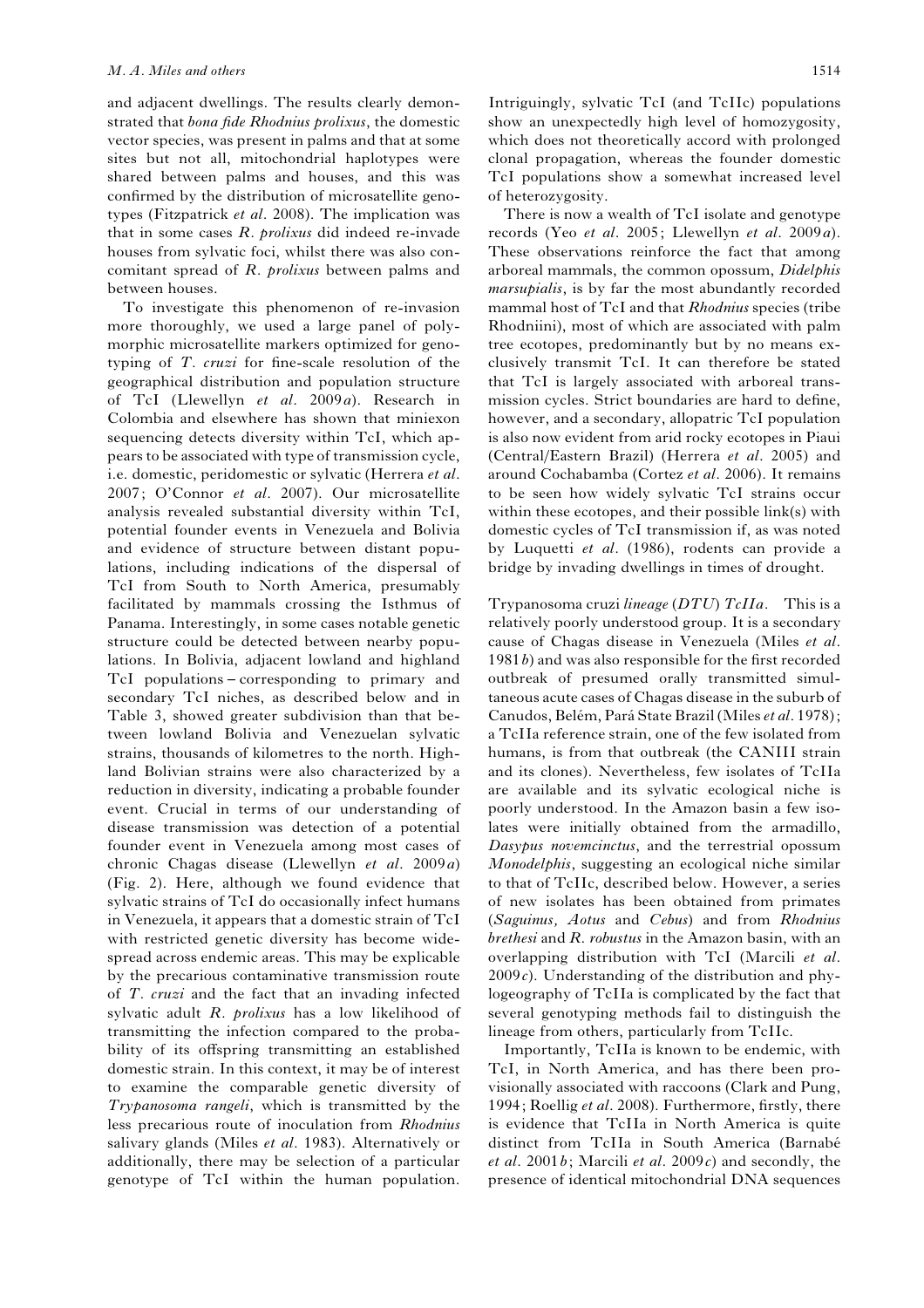

Fig. 2. Unrooted neighbour-joining  $D_{AS}$  tree showing TcI population structure across the Americas. Based on the multilocus microsatellite profiles of 135 TcI isolates.  $D_{AS}$ -based bootstrap values were calculated over 10 000 trees from 100 re-sampled datasets and those >75% are shown on major clades. Branch colour codes indicate strain origin. Black: Didelphis species; Purple: non-Didelphis mammalian reservoir; Green: silvatic triatomine; Red: human; Blue: domestic triatomine. Coloured block arrows and circles indicate broad population types. Yellow: Venezuelan domestic and North/Central American groups; green: major silvatic populations; blue: South-Western clade. Black arrow indicates Colombian outlier assigned to Brazilian population. Human symbol indicates putative genetic association with domestic transmission. Closed red circle area is proportionate to sampling density. Population codes: North and Central American ( $AM_{\text{North/Cen}}$ ), Venezuelan silvatic ( $VEN_{\text{silv}}$ ), North Eastern Brazil ( $BRAZ_{\text{North-East}}$ ), Northern Bolivia ( $BOL<sub>North</sub>$ ), Northern Argentina ( $ARG<sub>North</sub>$ ), Bolivian and Chilean Andes ( $ANDES<sub>BoI/Chile</sub>$ ) and Venezuelan domestic ( $VEN<sub>dom</sub>$ ). Reproduced from Llewellyn et al. (2009a).

in North American TcIIa strains and TcI strains suggests that genetic exchange has contributed to the diversity of the T. cruzi strains seen in North America (Machado and Ayala, 2001; Yeo et al., unpublished data). A further concerted research effort is therefore required to understand the origin of TcIIa cases of Chagas disease in Venezuela, the ecological niche of its natural populations, and its molecular epidemiology in the USA.

Trypanosoma cruzi lineage (DTU) TcIIc. Although, like TcIIa, TcIIc is relatively rare in domestic transmission cycles it is one of the better understood of the T. cruzi lineages. It is predominantly associated over a vast geographical expanse

from Northern South America to Argentina, with the armadillo Dasypus novemcinctus and less frequently with other terrestrial burrowing animals, namely the armadillo Euphractus sexcinctus, skunk (Conepatus), Monodelphis brevicaudata and terrestrial rodents (Yeo et al. 2005; Marcili et al. 2009b). In view of its mammal host association it would be interesting to investigate whether TcIIc might also be found in North America. The implicated triatomine vector species, although not well known, are terrestrial Panstrongylus and Triatoma (tribe Triatomini). A high resolution microsatellite analysis revealed genetic diversity and spatial population substructure within TcIIc (Llewellyn et al. 2009b). Sylvatic populations showed an elevated level of homozygosity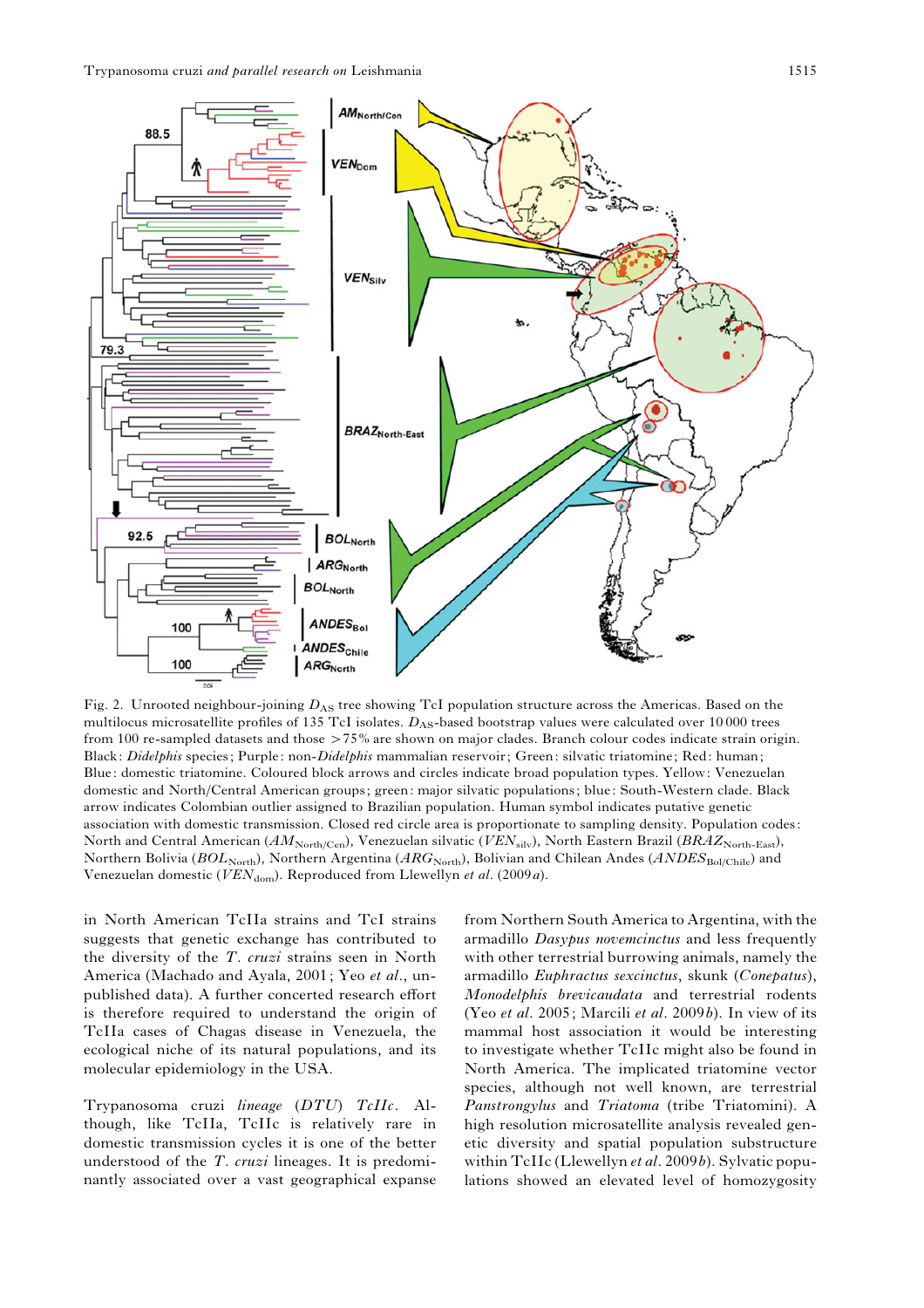that is not consistent with clonal propagation, although it is not clear whether this is explicable by intralineage recombination or gene conversion. TcIIc rarely causes human Chagas disease but has been recorded from domestic dogs (Chapman et al. 1984; Cardinal et al. 2008; Marcili et al. 2009b), threatening to be an emergent disease agent as transmission cycles evolve.

Trypanosoma cruzi *lineage*  $(DTU)$   $TcIIb$ . This is, with TcIId and TcIIe, a main agent of Chagas disease in the Southern Cone region of South America, where *Triatoma infestans* is the principal domestic vector. TcIIb is a primary cause of severe acute and chronic Chagas disease in the Atlantic forest region of Brazil and central Brazil, where megaoesophagus and megacolon are recorded. It is the disease agent described from the São Felipe study in Bahia State, where domestic Panstrongylus megistus is the vector.

Like TcIId and TcIIe, TcIIb has rarely been recorded from sylvatic cycles and its natural ecological niche is yet to be defined. A few isolates have been reported from opossums in the Atlantic forest and from sylvatic primates, which led to the suggestion that such primates might be the primary original mammalian host of TcIIb (Lisboa et al. 2004). Accordingly, we investigated whether primates in the Amazon region might be a hitherto undiscovered reservoir of TcIIb. However, we found that Amazonian primates mainly carried TcI and to some extent TcIIa, with no isolate of TcIIb recorded (Marcili *et al.* 2009 $c$ ). The original primary host of TcIIb thus seems not to be primates and its ecological niche has yet to be ascertained. In a separate study we obtained a single isolate of TcIIb from E. sexcinctus in the Paraguayan Chaco and, in this context, it could be important to isolate more T. cruzi from terrestrial opossums and from edentates in the Atlantic forest region (Yeo et al. 2005).

Trypanosoma cruzi lineage (DTUs) TcIId and TcIIe. These two appear to be the main causes of severe acute and chronic Chagas disease in the greater Gran Chaco region and neighbouring countries, namely Bolivia, Chile, northern Argentina, Paraguay and parts of southern Brazil, where they are present almost exclusively in domestic transmission cycles, transmitted by domestic Triatoma infestans (Chapman et al. 1984; Miles et al. 1984; Bosseno et al. 1996; Barnabe et al. 2000, 2001a; Virreira et al.  $2006b$ ; Cardinal et al. 2008). It is important to note, however, that mixed lineage infections may occur in single patients, for example in Bolivia and Argentina, with local transmission of TcI occurring, also by T. infestans (Breniere et al. 1989; Bosseno et al. 1996; Cardinal et al. 2008; Valadares et al. 2008). TcIId and TcIIe are associated with megaoesophagus and megacolon (Carranza et al. 2009). TcIId is also linked to congenital transmission of

Chagas disease in Bolivia, although this may only be a reflection of the local abundance of that lineage (Virreira et al. 2006a; Corrales et al. 2009). In contrast, however, congenital Chagas disease appears to be rare in both TcI and TcIIb endemic regions.

Fascinatingly, TcIId and TcIIe are inter-lineage hybrids derived from hybridization between TcIIb and TcIIc. They are also exceedingly rare in sylvatic transmission cycles, raising questions about their origin. The circumstances that led to the evolution of TcIId and TcIIe are the focus of current research in our laboratory and the large number of microsatellite markers that we have developed should allow a deeper understanding of these important disease agents.

#### NEW TOOLS, OLD QUESTIONS

As highlighted above, a number of knowledge gaps exist with respect to the geographical distribution of the T. cruzi DTUs as well as their mammalian hosts and vectors. This is largely due to inadequate sampling but also because genotyping methods lacking sufficient discriminatory power have often been applied to characterize isolates. For example, isolates have frequently been described simply as TcII (or various equivalent terms) without assignment into one of the 5 DTUs encompassed by this grouping. This situation has made interpretation of data and comparison of different studies problematic and led to confusion over the geographical distribution of the lineages. To overcome this problem, we have recently proposed the adoption of a standardized, simple combination of 3 genotyping assays that can reliably distinguish between all 6 known lineages. The protocol comprises the combination of the popular LSU rDNA PCR assay (Souto et al. 1996) with PCR-RFLP assays targeted to the GPI and HSP60 loci (Lewis et al. 2009).

In order to answer questions regarding the phlyogeography of the T. cruzi lineages, and to resolve intra-lineage relationships, a different set of genetic markers is required to that used for simple DTU assignment. In the modern era 3 techniques potentially provide the requisite level of resolution: multilocus sequence typing (MLST), multilocus microsatellite typing (MLMT) and comparative genomics. The development and application of MLMT in our laboratory has already been discussed in the previous sections; a brief overview of MLST and comparative genomics now follows.

# MULTILOCUS SEQUENCING TYPING (MLST) AS A POPULATION GENETIC, TAXONOMIC AND PHYLOGENETIC TOOL

Multilocus sequence typing (MLST) is a typing approach in which short regions of 7 or more genes are targeted, amplified and sequenced to provide a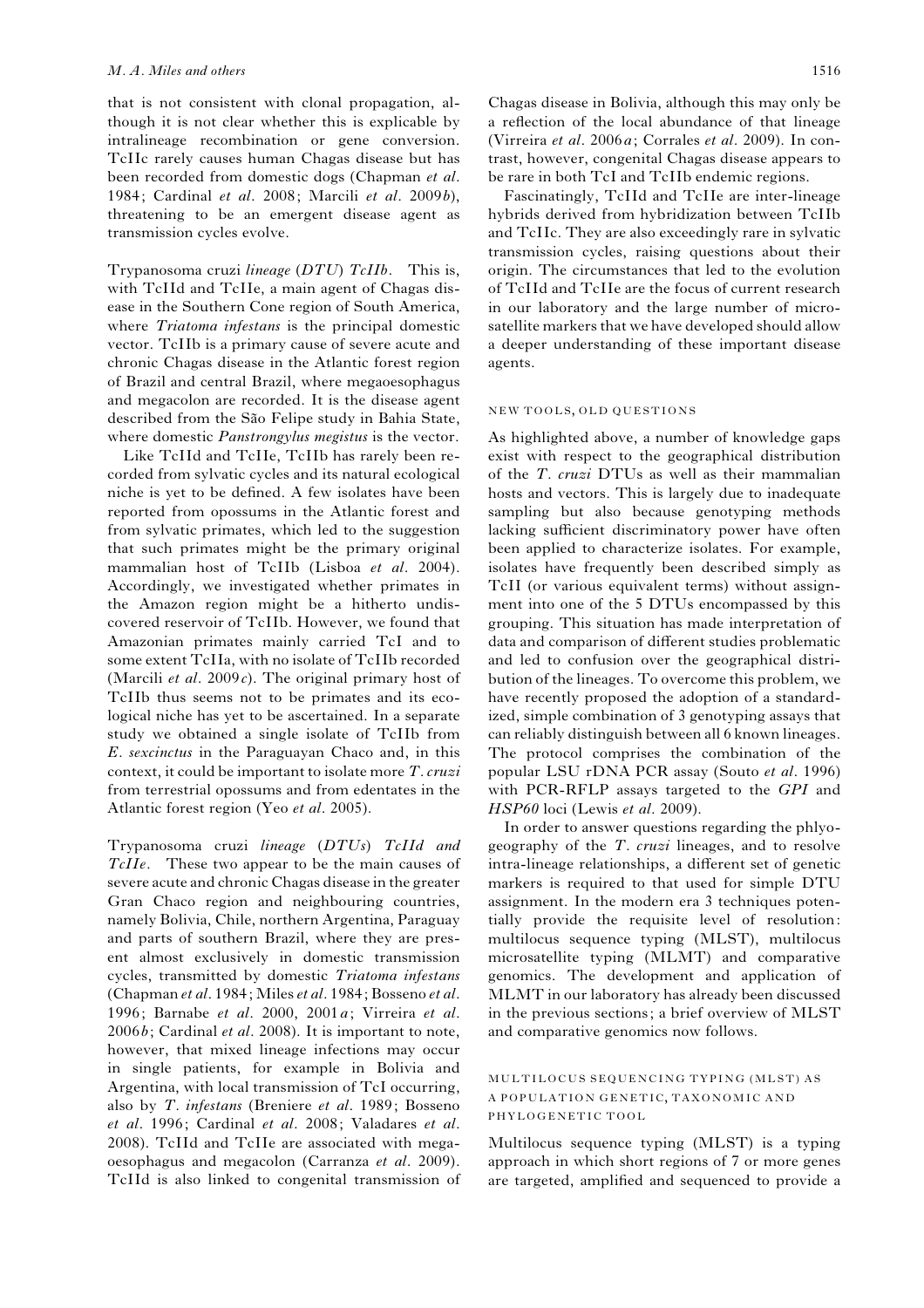highly resolutive and reproducible typing system. Originally developed for bacterial epidemiology and evolutionary phylogenetics, chosen targets are usually 'housekeeping genes' subject to stabilizing selection, avoiding false evolutionary associations in genes subject to diversifying selection. In most MLST typing schemes the SNPs (single nucleotide polymorphisms) from chosen genes produce a ratio of non-synonymous to synonymous amino acid changes ( $dN/dS$ ) of below 1.0 (Odds and Jacobsen, 2008). The global spread of clonal populations can be monitored and the lack of contiguity between individual gene trees has led to the detection of genetic recombination among bacterial populations previously thought to be clonal. MLST has also been applied to an increasing number of diploid organisms and is applicable to T. cruzi and other protozoa, with the complication that such organisms are not haploid but minimally diploid and carry at least 2 alternative alleles at each locus. Heterozygous loci are usually detected as split peaks from direct sequencing and allelic phase determined by cloning, allele specific PCR or by haplotype reconstruction algorithms. Sequences from multiple loci are typically concatenated to produce a diploid sequence type (DST) for each isolate. A basic MLST approach, comparing incongruence between two individual phylogenetic trees, was in effect initiated by Machado and Ayala in their study of the genetic recombination in natural T. cruzi populations (Machado and Ayala, 2001) and this is now being expanded by others to additional targets (Subileau et al. 2009). We have investigated 5 single-locus MLST targets, encoding proteins with varying functional roles. We find that some MLST targets are relatively conserved, whereas others have high resolute power, emphasizing the importance of a multilocus approach, although not equivalent to that of microsatellites. Not only can MLST resolve the lineages but we find some evidence of intra-lineage genetic recombination, population structuring and discrete host associations and the data may enable us to infer the evolutionary origins of the hybrid lineages TcIId and TcIIe (Yeo et al. manuscript in preparation).

Until superseded by high throughput comparative genomics of many T. cruzi genomes, MLST has the potential to provide a substantial contribution to the understanding of the epidemiology, transmission and phylogenetics of T. cruzi, particularly if a standardized MLST protocol can be adopted and data deposited in easily accessible databases such as MLST.net (Aanensen and Spratt, 2005), which contains typing schemes for a growing number of pathogens.

## COMPARATIVE GENOMICS

To date, only 1 T. cruzi genome sequence has been generated, for the CL Brener strain of the TcIIe

lineage, with an imperfect assembly that has been complicated by the hybrid nature of the strain and the abundance of repetitive sequences (El-Sayed et al. 2005). A new attempt has been made to assemble the CL Brener genome sequence but this assembly is apparently still incomplete (Weatherly et al. 2009). The application of second generation sequencing technologies to trypanosomatid genomes should imminently improve the situation with respect to coverage of the diversity of the species and for assembly accuracy. Indeed, new genome sequencing initiatives are under way, notably for a reference strain of the TcI lineage (Andersson et al., in progress) and for multiple T. cruzi reference strains isolated from diverse cases of Chagas disease. These genome sequences will be incisively informative on characteristics that may relate to pathogenesis, drug susceptibility and evolution of the different DTUs, although considerable skill will be required in this context to elucidate differential gene expression and regulation. Furthermore, although these new sequencing technologies can quickly generate a vast amount of data, the resolution of multigene families, which are characterized by highly repetitive regions and are thus potentially consolidated in genome sequence output, may require supplementary approaches. Nevertheless, the fundamental value of comparative genomics can be seen from the impact on understanding of other organisms, for example Candida (Butler et al. 2009).

# NOMENCLATURE AND TAXONOMIC CONSIDERATIONS

Questions have been raised as to whether the current nomenclature for T. cruzi lineages or DTUs should be updated and modified. Should TcI and TcII be named as different species ? No, at least not until we have the wealth of new data that will soon emerge from comparative genomics, more widespread availability of simple methods to distinguish them, and clarification of which species definition should apply. Additionally, it is clear from numerous sequencing studies (Machado and Ayala, 2001; Brisse et al. 2003; Westenberger et al. 2005; Broutin et al. 2006) that TcII does not represent a monophyletic group (TcIIc for example is, at most loci, more genetically similar to TcI than to TcIIb). Should TcIIa and TcIIc be merged ? Not at the moment, TcIIc seems to have the most discrete ecology of all the lineages and consistently clusters separately; knowledge of TcIIa is still rudimentary and distinct TcIIa populations have been found in the USA. Should the hybrid lineages TcIId and TcIIe be merged, or renamed because they are derived from TcIIb and TcIIc ? Probably not, partly because these hybrids have fundamental epidemiological significance and it would require an unnecessary new round of adjustment in the literature but also because it is not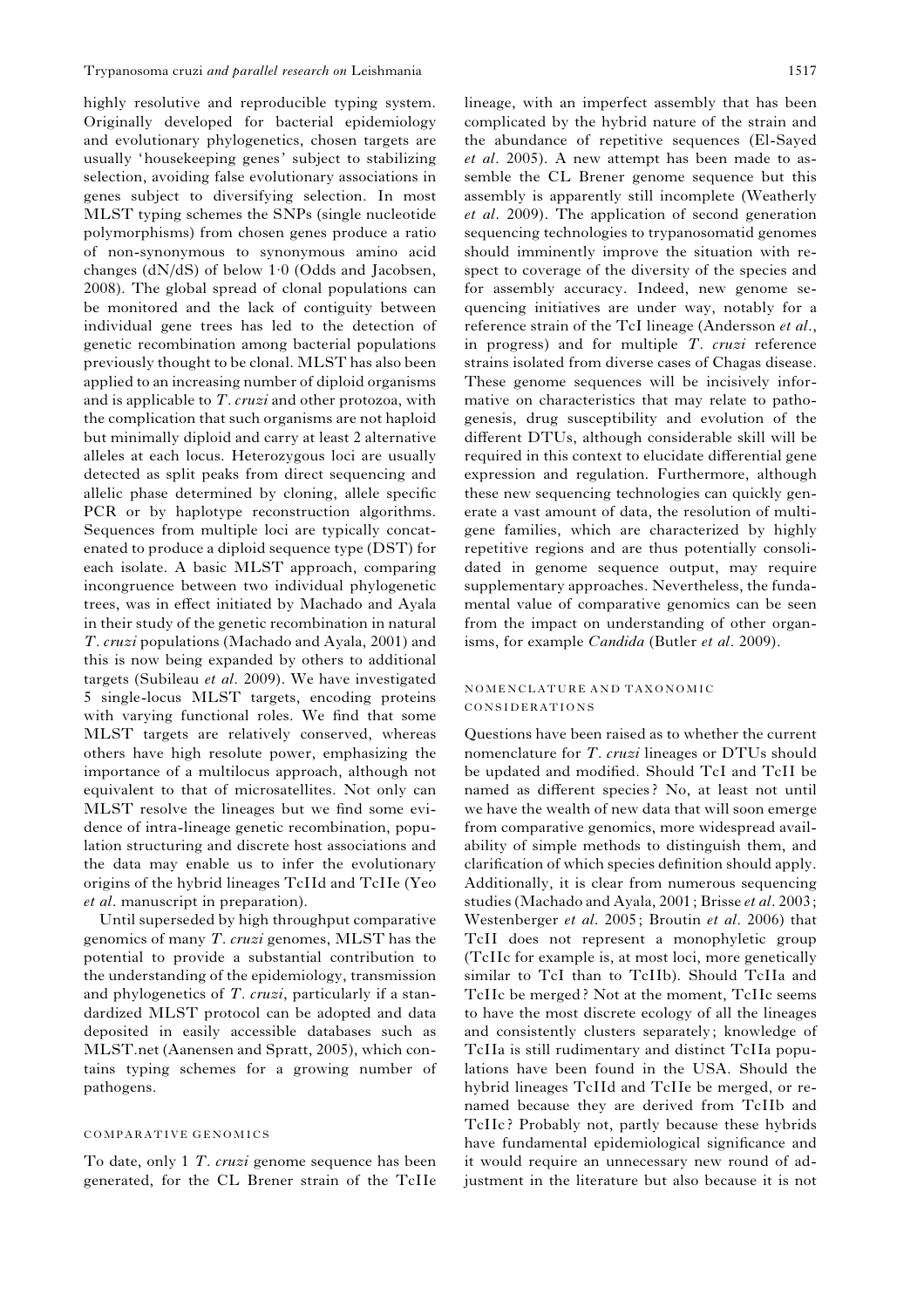yet clear whether they arose from discrete hybridization events (Westenberger et al. 2005; de Freitas et al. 2006). Although we are currently in favour of maintaining the status quo, it should be borne in mind that the current nomenclature needs to be dynamic, new lineages and lineage interactions will certainly emerge as sampling improves, and vector and reservoir species have yet to be fully explored, notably the Chiroptera (bats) (Marcili et al.  $2009a$ ).

What is certainly required is the more uniform adoption of nomenclature in the scientific literature, with vigilant referees excluding both presumptive conclusions based on inadequate identification of the lineages and throwbacks to historical terms. This will be aided by the transfer to endemic areas of technologies to allow the simple identification of all the known lineages. Issues of biased sampling, mixed infections and in vitro selection of genotypes can also not be ignored.

## MOLECULAR EPIDEMIOLOGY IN THE CONTEXT OF CONTROL OF CHAGAS DISEASE

What then has the study of the genetic diversity of T. cruzi to do with the control of Chagas disease ? This has been addressed in a previous review (Miles et al. 2003), but can be summarized in 5 key points. (1) As we have seen, the application of molecular methods has shown that  $T$ . cruzi is not one organism but a fascinating heterogeneous complex, which will inevitably have diverse phenotypes; (2) we have shown that the molecular epidemiology unravels the different types of transmission cycle and this is important to devising vector control strategies and understanding limitations; (3) genotyping demonstrates that the T. cruzi lineages have an historical and current ecological framework that broadly makes biological sense, although all the details are not yet clear; (4) surveillance measures are facilitated by genotyping methods because they allow the identification and molecular tracking of lineages, such as TcIIc and TcIIa, that at present rarely cause human disease but represent emergent risks as they infiltrate peridomestic and domestic transmission cycles; (5) an understanding of the genetic lineages and access to representative strains provides a basis for broad-ranging fundamental phenotypic, genetic and genomic comparisons relevant to pathogenesis and therapy. Ideally, the conundrum of whether infecting genotypes, as well as host factors, govern clinical manifestations (Carranza et al. 2009) can be addressed, although this hope is yet to be fully realised and may require innovative technical approaches to reveal the T. cruzi genotypes present in blood and internal organs (Vago et al. 2000; Valadares et al. 2008) and to resolve the patient's prior history of exposure to such genotypes.

#### THE CLONALITY PARADIGM

In the 1990s a prominent theory proposed to explain population structures of parasitic protozoa, including T. cruzi, was that of clonality, with genetic exchange considered to be absent or rare and of little consequence (Tibayrenc and Ayala, 1991). At this juncture, our group embarked upon a new series of T. cruzi studies, convinced that recombination may well occur, based on the MLEE and RAPD profiles seen among TcI in the Amazon basin, and on the heterozygosity of TcIId and TcIIe. A renewed study in Serra das Carajas, Para´ State, Brazil, displayed MLEE profiles circumstantially compatible with some genetic recombination within the local sylvatic TcI populations (Carrasco et al. 1996). Consequently, research was undertaken to investigate experimentally whether T. cruzi had an extant capacity for genetic exchange.

## SEX IN VITRO

We took advantage of new methods that allowed trypanosomatid protozoa to be genetically manipulated to express selectable marker genes. A pair of putative parental biological clones of TcI chosen from the Carrasco et al. study (Carrasco et al. 1996) was transformed with plasmids bearing drug resistance markers such that each of the parents was resistant to a different antibiotic. The drug-resistant putative parents were then co-passaged through mammalian cells, through mice and through triatomines. Double drug selection was applied to isolate potential recombinants from among the recovered populations. Six double drug-resistant TcI clones were recovered from parental pairs passaged through mammalian cell cultures. Although the plasmid vectors were episomal and not integrated into the parental chromosomes, characterization of the double drug-resistant clones (Stothard et al. 1999) demonstrated that they were indeed hybrids that carried MLEE, RAPD and karyotype markers inherited from both parents. Subsequent microsatellite and DNA sequence analysis provided additional evidence of hybridization, and showed that the maxicircle kDNA genotypes of the hybrids had been uniparentally inherited (Gaunt et al. 2003). When the pattern of inheritance was examined in the hybrids it was immediately clear that they had not acquired parental alleles in a Mendelian fashion. In fact, at almost all the loci examined every parental allele was found to be present, with the exception of one microsatellite locus (L660) and the tryparedoxin locus where parental alleles were absent. This indicated that the hybrids were most likely to have been formed by diploid-diploid fusion, creating a tetraploid intermediate, which subsequently underwent a limited degree of genome erosion. Measurement of the DNA content of the hybrids using flow cytometry supported this conclusion: when compared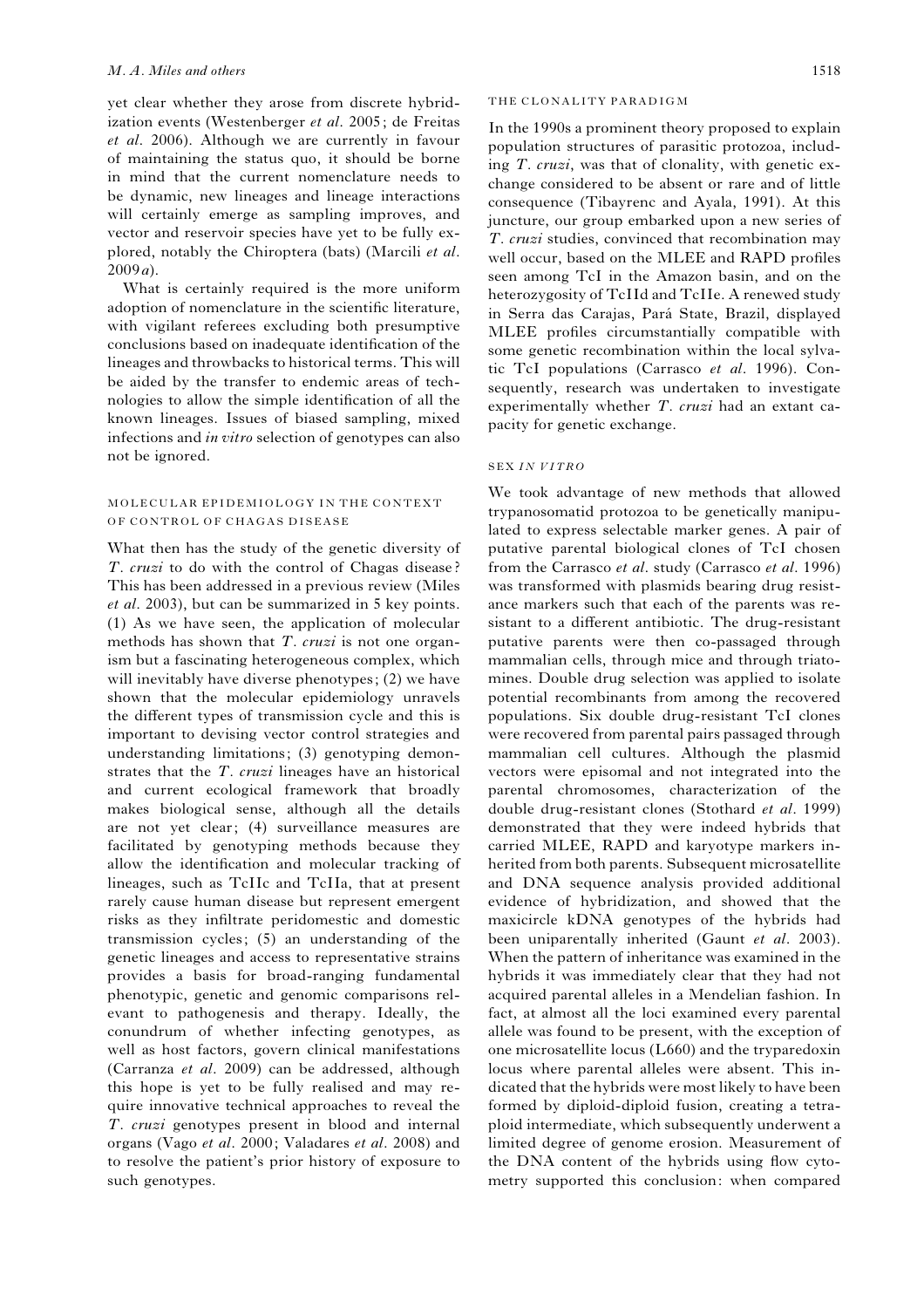to the parents, the hybrids had profiles consistent with an aneuploid DNA content mid-way between triploidy and tetraploidy (Lewis et al. 2009). This aneuploid state was found to be relatively stable, even after passage through a mammalian host model, and in response to stressful growth conditions. Strikingly, the passage of the subtetraploid experimental hybrids through mice demonstrated that they retained full competence to establish infection, including clear parasitism of both cardiac and skeletal muscle tissues (Lewis and Miles, unpublished data). We are currently investigating the comparative pathogenesis of hybrid and non-hybrid populations in more detail.

This series of experiments has therefore proved for the first time that  $T$ . cruzi has an extant capacity for genetic exchange and furthermore demonstrated that the mechanism involved hybridization through diploid fusion and genome erosion, similar to the parasexual processes of fungi (Heitman, 2006). Nevertheless, until more data become available the occurrence of orthodox meiosis in T. cruzi cannot be excluded, nor can the additional presence of genetic exchange within triatomine vectors.

#### SEX IN NATURE

The heterozygous MLEE profiles of TcIId and TcIIe led to occasional speculation that they could be consistent with some level of genetic exchange in natural transmission cycles. Sequencing of a number of genes has now proven that TcIId and TcIIe strains do indeed have recombinant genotypes and are the products of one or more hybridization events between a TcIIb parent and a TcIIc parent (Machado and Ayala, 2001; Brisse et al. 2003; Gaunt et al. 2003; Westenberger et al. 2005; de Freitas et al. 2006). Analysis of polymorphisms in additional targets led to the proposal that TcIIa and TcIIc may be the products of a more ancient hybridization event between TcI and TcIIb (Westenberger et al. 2005), however the far greater maxicircle sequence identity of TcIIa and TcIIc, as compared to their nuclear sequence divergence (de Freitas et al. 2006) has yet to be reconciled with a model of ancient hybridization.

The finding that TcIId/IIe are the products of hybridization, and the emerging evidence of some degree of genetic exchange on an evolutionary timescale has made it clear that recombination has had a profound influence on the evolution of natural T. cruzi populations. The 6 T. cruzi DTUs do exhibit strong linkage disequilibrium and their characteristic multi-locus genotypes are found across vast geographical distances (Tibayrenc and Ayala, 1991). This can only be explained by predominantly inter-DTU clonality. However, the frequency of genetic exchange within natural transmission cycles, its epidemiological significance, and whether the

mechanism in nature corresponds with that in our laboratory are still being resolved.

## FREQUENCY OF GENETIC EXCHANGE AND ITS EPIDEMIOLOGICAL SIGNIFICANCE

Virtually all protozoan pathogens previously considered to be clonal have now been shown to posess the capacity for genetic exchange, the latest being Giardia and Leishmania (Miles et al. 2009). Early studies of genetic exchange in T. cruzi were drastically constrained, because the isolates examined were few, collected from distant geographical sites and represented distinct genetic lineages. Whilst this eventually led to the detection of the inter-lineage hybrids TcIId and TcIIe, there was little or no capacity to detect the more likely presence of intralineage recombination, which has still not been adequately studied. This requires much more intensive sampling of natural populations, similar to that in the first study in São Felipe and to recent studies of Trypanosoma congolense (Morrison et al. 2009) and Trypanosoma gambiense (Koffi et al. 2009). The frequency of genetic exchange in natural T. cruzi populations is therefore unknown, as are the precise range of genetic mechanisms (see following section), the possible locations of genetic exchange and the stimuli involved. The extensive linkage disequilibrium that characterizes T. cruzi populations analysed so far does suggest, however, that if it does occur it is most likely to be between closely related individuals. Unfortunately the more pronounced this putative phenomenon is, the more difficult it becomes to detect. Levels of microsatellite homozygosity provide a clue that intra-lineage genetic recombination in some undisturbed natural transmission cycles might be commonplace, although it is not yet clear if this is explicable by gene conversion (Llewellyn et al., unpublished data). The fundamental importance of genetic exchange to the evolutionary history of T. cruzi and to the current epidemiology and distribution of Chagas disease is profound and beyond doubt. One has only to look at the endemic range of the hybrid lineages TcIId and TcIIe and associated severe disease to appreciate this. There are also parallels with the actual or potential distribution of hybrid strains of Leishmania, as indicated below.

## GENETIC EXCHANGE IN TRYPANOSOMA CRUZI: HOW MANY MECHANISMS?

Did the hybridization event(s) that generated TcIId and TcIIe involve the same diploid-diploid fusion mechanism that we described for our TcI experimental hybrids? One approach to understanding the relevance of our experimental intra-lineage TcI hybrids to the natural T. cruzi inter-lineage hybrid populations TcIId and TcIIe, is to compare their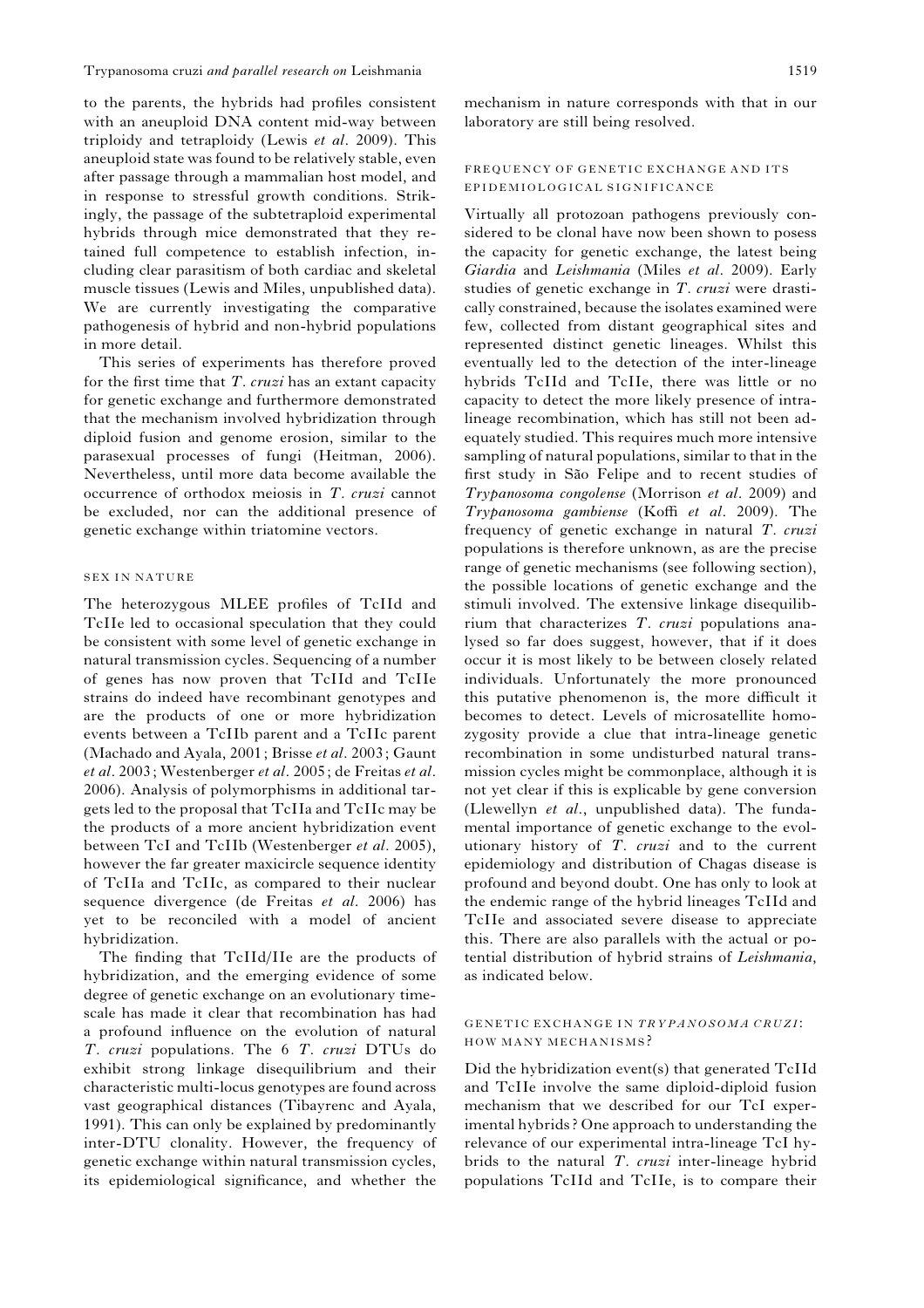

Fig. 3. Transgenic Trypanosoma cruzi expressing GFP or DsRed. Left: mixed epimastigote culture. Right: mixed infection of a Vero cell with amastigotes.

DNA contents. This approach was pioneered by James Dvorak who used flow cytometric analysis of T. cruzi to show that DNA content varied dramatically between T. cruzi stocks (Dvorak et al. 1982). As a basis of this comparative work we prepared a cohort of approximately 50 biological clones of T. cruzi representing all the known genetic lineages and including well-established reference strains. DNA content analysis of this reference panel confirmed an extraordinarily wide variation in DNA content within *T. cruzi* of up to  $47.5\%$  (Lewis *et al.* 2009). In particular, TcI strains had a significantly lower DNA content than the other DTUs. Importantly, the hybrid lineages TcIId and TcIIe had DNA contents that were equivalent to those found in their parental lineages, TcIIb and TcIIc. It was therefore concluded that the natural hybrid lineages were basically of diploid constitution. This was in marked contrast to the subtetraploid experimental TcI hybrids. Microsatellite analysis of TcIId/IIe using 8 loci supported the conclusions drawn from DNA content measurements, since only 1 case of allelic aneuploidy was identified (Lewis et al. 2009). Again, this was in contrast to the experimental TcI hybrids which exhibited  $>2$  alleles at multiple loci (Gaunt *et al.*) 2003).

Thus, there are fundamental differences between the naturally occurring hybrid DTUs and the experimental hybrids generated in our laboratory. It is not clear whether these differences reflect the operation of 2 different mechanisms of genetic exchange or whether the requisite triggers that would cause the experimental hybrids to return to diploidy are absent under the laboratory conditions so far tested. Likewise it is not known how the diploid state was reached by TcIId/IIe. The relevant hybridization event(s) could theoretically have occurred through orthodox meiosis, diploid fusion followed by either meiotic reduction (i.e. loss of complete haploid sets of chromosomes) or parasexual reduction (i.e. by

random loss of individual chromosomes), or other mechanisms. The proximate triggers that precipitate genetic exchange in vitro have not been identified, nor what processes govern hybridization in natural populations. By analogy with other organisms, such as pathogenic fungi, it has been suggested that initiation of genetic exchange might occur in response to particular selective pressures (Heitman, 2006).

## TRANSGENIC ORGANISMS FOR STUDIES OF RECOMBINATION AND PATHOGENESIS

Several attempts were made prior to our experimental production of hybrids to discover genetic recombination in T. cruzi. For example we gave triatomine bugs interrupted feeds on opossums and armadillos, known to be carrying different T. cruzi lineages and then looked for recombinant biological clones (Miles, 1982). However, only the ability to transform trypanosomatid parasites to carry selective drug-resistant markers gave such experiments sufficient power to detect and select recombinants. Without genetic transformation and the consequent ability to select double drug-resistant organisms, the T. cruzi experimental hybrids would certainly never have been recovered (Stothard *et al.* 1999).

The availability of transgenic trypanosomatids carrying fluorescent proteins, such as GFP and DsRed, adds a new dimension to research on recombination and pathogenesis. Single organisms of different lineages, carrying distinct fluorescent and drug-resistant markers, can now be visualized to look for co-infection and interaction (Fig. 3). This allows renewed investigation of the presence and frequency of genetic recombination and the mechanisms involved, throughout the entire life cycle. In addition, the efficiency of this approach allows multiple vector and host interactions to be explored. For example, there are approximately 140 different triatomine species and our present appreciation of the diversity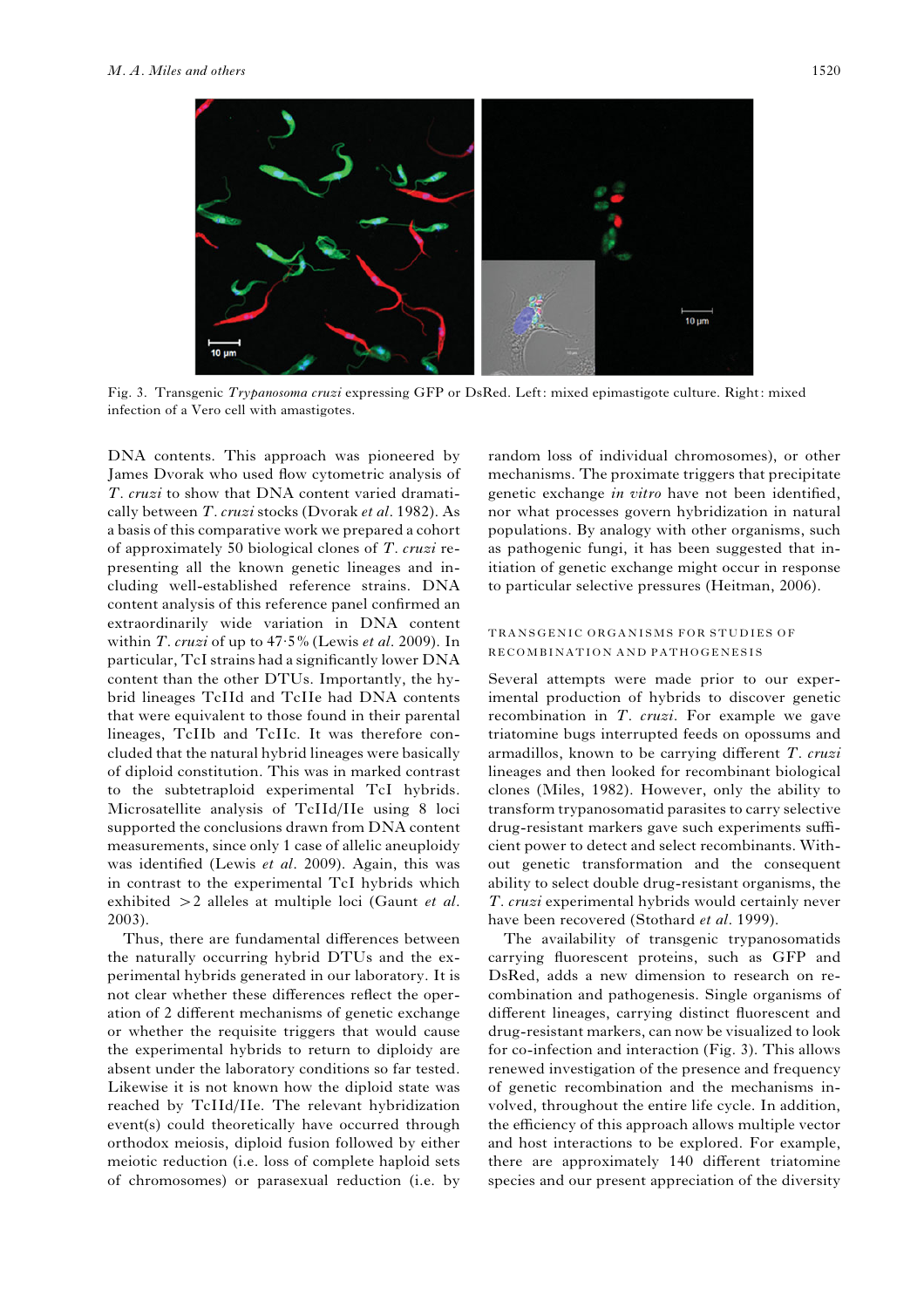of vector parasite interactions may be simplistic. Furthermore, co-infection of individual experimental animals with transgenic strains carrying different fluorescent markers will allow the competitive virulence and pathogenesis of such strains to be explored. This approach circumvents the need for large comparative cohorts of experimental animals, and it will be aided by the development of powerful in vivo imaging techniques.

# PARALLEL RESEARCH ON THE GENETIC DIVERSITY OF LEISHMANIA

Along with T. cruzi, the authors have followed a parallel interest in the genetic diversity of Leishmania that has become mutually beneficial and informative. The naming of Leishmania species has followed an entirely different route from T. cruzi, and it was primarily based on associated clinical presentation, whether visceral (VL) or cutaneous (CL) with potential for diffuse (DCL) and metastatic mucocutaneous (MCL) presentations. Two subgenera, Leishmania and Viannia, were distinguished by the distribution of their development in the sand fly vector, Viannia being found in the hindgut but also being confined to the New World and cutaneous (CL) or mucocutaneous (MCL) presentations. In addition the clinical features were, where possible, associated with the presence of particular vectors and reservoirs and with zoonotic or anthroponotic transmission (Ashford, 2000).

## Genetic diversity of Leishmania

As with T. cruzi, pioneering work on the genetic diversity of Leishmania was based on the application of MLEE (Miles et al. 1981d; Rioux et al. 1990; Cupolillo et al. 1994). It became clear that several named Leishmania species were less divergent than the T. cruzi lineages TcI and TcII and that there was a tendency to 'split' Leishmania into multiple species not only based on the criteria briefly explained in the above section, but often on minor enzyme polymorphisms. The introduction of a wide range of molecular markers has broadly validated the taxonomic approach to Leishmania (Mauricio et al. 1999, 2004, 2006, 2007; Lukes et al. 2007). However, it has revealed interesting cases that call for revision of Leishmania taxonomy. The analysis of the L. donovani complex, for example, showed that some isolates had been misclassified as L. infantum, revealed a hidden extent of genetic diversity but also demonstrated that some species names are certainly not valid. Leishmania archibaldi turned out to be synonymous with L. donovani and Leishmania infantum synonymous with L. chagasi (also referred to as L. infantum chagasi). L. archibaldi strains are simply heterozygous for the gene coding for aspartate amino transferase, but are otherwise

indistinguishable from strains of the Sudanese genetic group. The case of  $L$ . infantum and  $L$ . chagasi is quite interesting, as most studies used to justify their separation were based on 1 strain of each, whereas all studies in which a large number of strains were used showed that Latin American strains could not be distinguished from L. infantum, even with the most polymorphic markers available (Mauricio et al. 2000, 2001; Kuhls et al. 2007). The future status of L. infantum is also uncertain, given that this named species is simply a genetic group of L. donovani, giving Leishmania researchers another dilemma between prolificacy and conservatism. Several similar cases are emerging in the literature, such as for L. tropica and L. killicki (Schwenkenbecher et al. 2006). Thus, in the case of Leishmania there is a strong case for progressive taxonomic revision as more advanced molecular methods are extensively applied (Lukes et al. 2007). Maintenance of the status quo seems to confuse researchers who use species names indiscriminately and even erroneously, while the acutely needed revision will provide a basis for more in depth comparative studies of virulence, pathogenesis, host specificity and epidemiology, leading to an overall better understanding of leishmaniasis. Nevertheless, a balanced approach to taxonomic nomenclature is required, for example if striking phenotypic differences or a unique clinical presentation should be proven to depend on minor genetic diversity, unrelated to host confounders.

# Development of multilocus sequence (MLST) and microsatellite (MLMT) typing for Leishmania

Many different typing methods have been developed and different targets used over the years to address Leishmania genetic diversity, recently reviewed by Botilde et al. (2006); and Schonian et al. (2008). Common and important drawbacks regard lack of portability, mainly for PCR-RFLPs, and capacity to detect genetic diversity, mainly for MLEE. Two new methodologies have emerged recently that, combined, should allow the entire Leishmania genus to be addressed from the subpopulation to the genus level. Sequence and microsatellite typing, used as multilocus approaches and developed in the same context as for T. cruzi, have provided new insight on population genetics, taxonomy and evolutionary history of Leishmania. At the moment there are 10 published MLST targets available for the L. donovani complex (Mauricio et al. 2006; Zemanova et al. 2007), most of which are also readily applicable to other Old World Leishmania (unpublished observations). In addition to the published 4 targets for the sub-genus Leishmania (Viannia) (Tsukayama et al. 2009) we and our collaborators are developing up to 11 more, which should allow better discrimination at a population level. Preliminary results show that MLST can be used for the same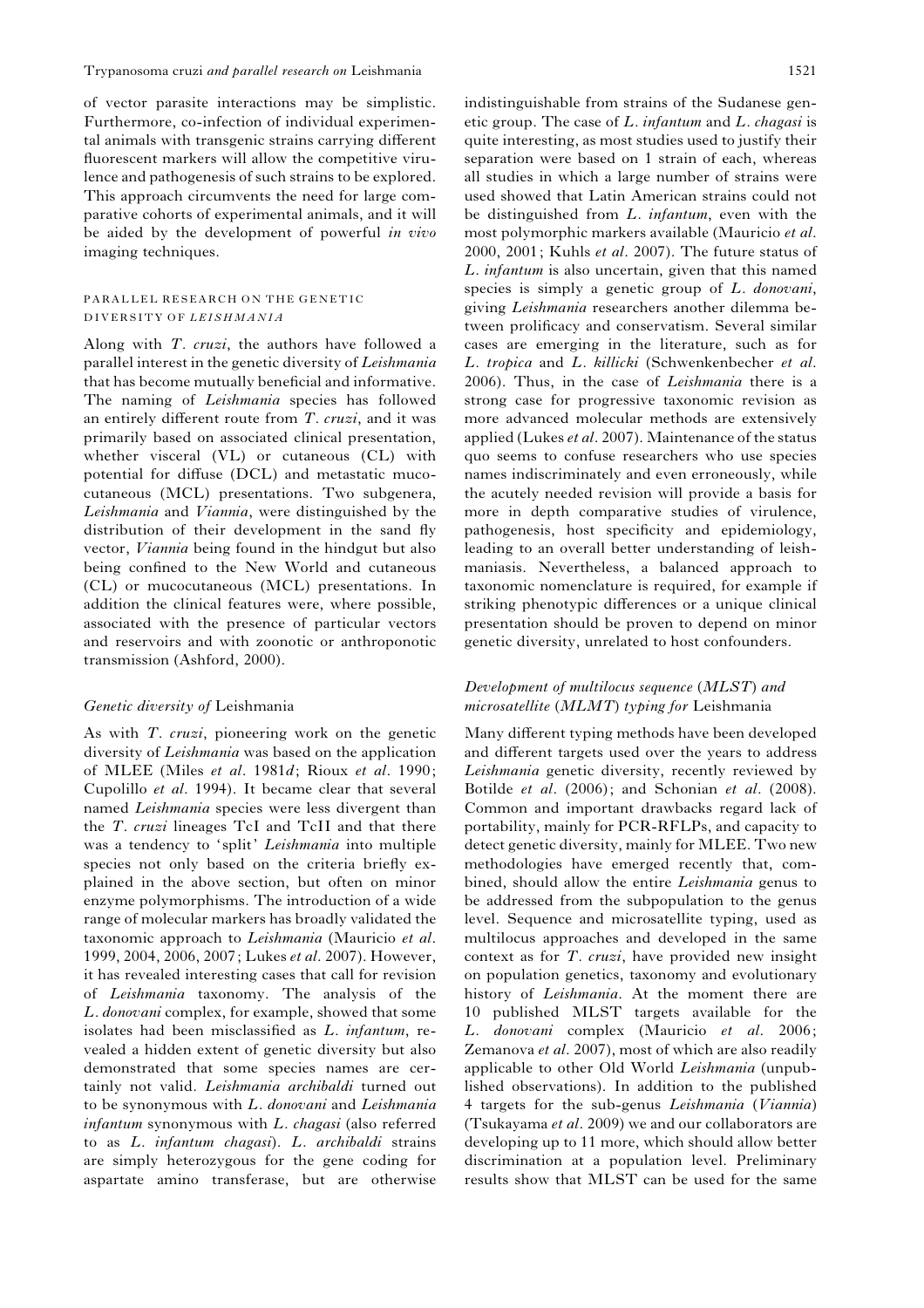

Fig. 4. Leishmania donovani complex MLST network suggests the importance of recombination through genetic mosaic structure and a hybrid between populations. Network built with Neighbor–Net using complete DNA sequences for *asat, gpi, nh1, nh2* and *pgd* coding regions, with 1000 bootstrap replicates. IUPAC codes for two bases were used for heterozygous sites. Distances were calculated using the Kimura-2-parameter. All strains were included and haplotypes were used where possible. The tree is rooted by Leishmania major Friedlin genome sequences (branch not to scale). Adapted from Mauricio et al. (2006).

targets across the Leishmania genus, which will enable comparisons not only of distances between species but also of the degree of genetic diversity within species. It will be possible to make more informed decisions about species validity and to compare species diversity, as well as investigate deeper evolutionary events. MLST has also emerged as a powerful tool to explore recombination between and within species and populations, as seen for the L. donovani complex (Mauricio et al. 2006).

Simultaneously, microsatellite typing has been developed for *Leishmania* strains by different groups. Microsatellite typing has beautifully shown the genetic structures of the L. donovani complex (Kuhls et al. 2008), L. tropica (Schwenkenbecher et al. 2006) and  $L.$  major (Al-Jawabreh et al. 2008) but also the finer population structure of South European L. infantum (Kuhls et al. 2008) and hybridization events in North Africa (Seridi et al. 2008).

Both of these techniques produce data that are easily loaded into databases and shared between researchers around the world. Even with the advent of cheap and high throughput genome sequencing, they have the capacity to resolve several questions on the molecular epidemiology of Leishmania at a fraction of the cost.

#### GENETIC RECOMBINATION IN LEISHMANIA

Similarly to T. brucei and T. cruzi, Leishmania were initially thought to be clonal, although occasional hybrids had been found between species (Evans et al. 1987; Kelly et al. 1991; Belli et al. 1994; Dujardin et al. 1995; Delgado et al. 1997; Ravel et al. 2006; Nolder et al. 2007). In our first studies of the L. donovani complex, particularly using MLST, however, we were able to show that a strain previously characterized by multilocus enzyme electrophoresis was, in fact, a hybrid between L. donovani genetic groups and that recombination played an important role in the genetics of this complex of species (Mauricio et al. 2006) (Fig. 4). Mosaic genotypes were seen in strains from local populations with high prevalence and diversity, such as Sudanese L. donovani and Spanish L. infantum.

In parallel, MLMT (recently supported by MLST, unpublished) uncovered a widespread and successful lineage of L. tropica that seems to have been the product of a single recombination event (Schwenkenbecher et al. 2006), mirroring the hybrid lineages of T. cruzi TcIId/e. In our group, (Nolder et al. 2007) also found MLMT evidence for the emergence and epidemiological significance of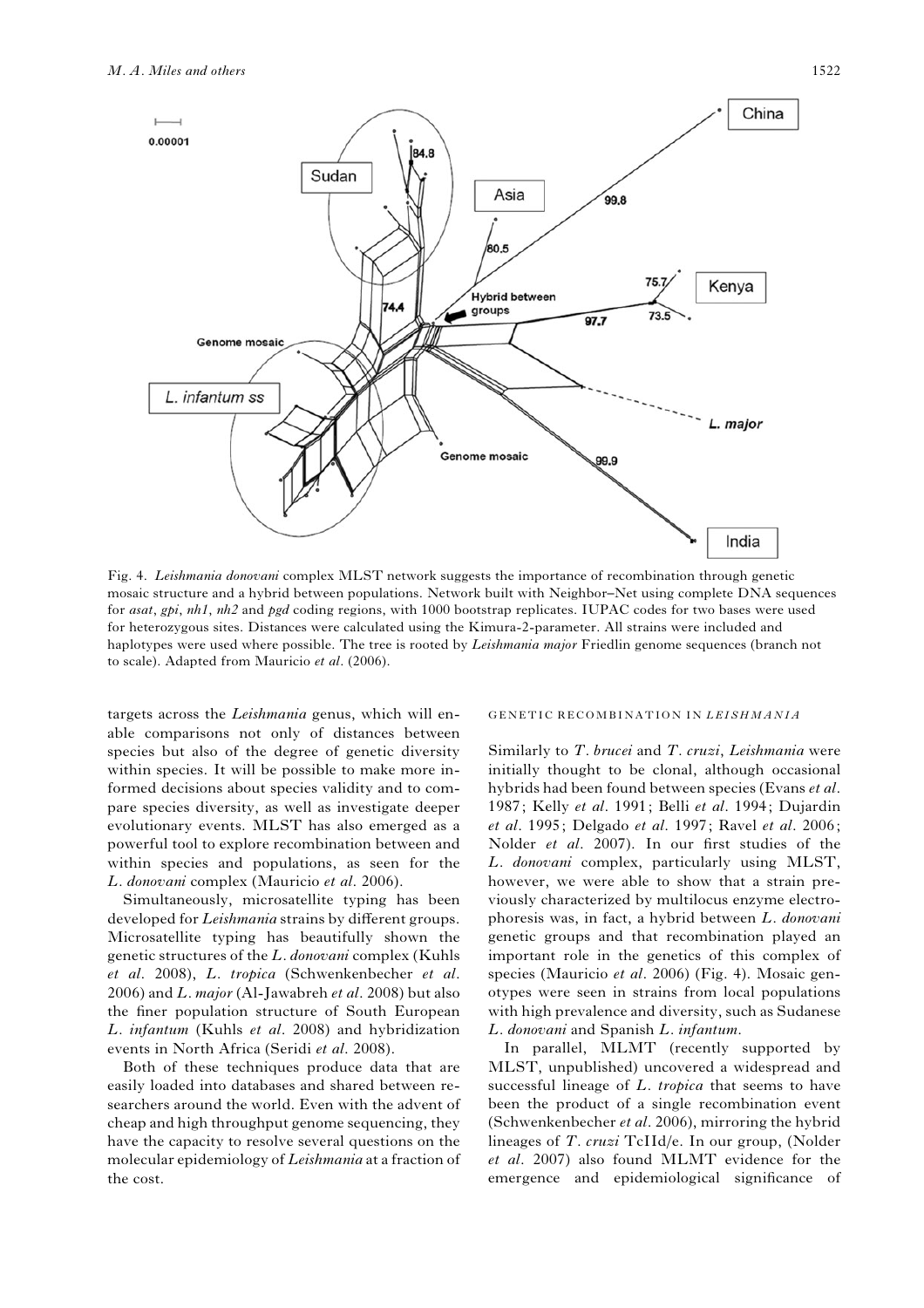multiple L. braziliensis/L. peruviana hybrids in Peru. A preliminary study of Sudanese populations of L. donovani suggests that at least one population may be in Hardy-Weinberg equilibrium (Baleela et al., unpublished observations) in contrast with other Sudanese L. donovani and L. infantum. If Leishmania are mainly clonal they should show high heterozygosity due to accumulation of random mutations, but heterozygosity could be lowered by a high rate of gene conversion. On the other hand, high rates of inbreeding could explain the high homozygosity seen in most Leishmania populations, as found for L. braziliensis (Rougeron et al. 2009).

A long quest to produce the first laboratory hybrids of Leishmania, was meanwhile, underway. The first successful crosses of  $L$ . *major* were finally achieved, in the sand fly vector, at the end of 2008 (Akopyants et al. 2009). In addition, the L. major crosses suggest that meiosis, although not seen in Leishmania, must play a role, given that the recovered clones were either diploid or triploid. The mechanism of recombination in Leishmania thus seems to mirror T. brucei, but contrasts with T. cruzi (see above).

In future, experimental crosses, if routinely established, should enable genome mapping of determinants of important phenotypic traits, such as drug resistance, pathogenesis and virulence.

Genetic exchange may be crucial to survival and expansion of parasites that happily undergo clonal expansion in an ideal environment (Heitman, 2006). Through genomic re-assortment, some recombinant lineages may be able to adapt to new niches (vectors, mammalian hosts and climate) and may lead to future epidemics. A sobering reminder of the potential epidemic spread of Leishmania hybrids is the fact that L. infantum/L. major hybrids become transmissible by the widespread sand fly vector Phlebotomus papatasi, which is normally only competent to transmit L. major (Volf and Sadlova, 2009).

# HOST SUSCEPTIBILITY

As succinctly mentioned for Chagas disease by Carranza et al. (2009), an important dimension has intentionally been omitted from this review, that of the host variation in susceptibility. It is abundantly clear, however, that in addition to genetic diversity of the disease agent, host susceptibility, whether due to genetic differences, age, immunocompetence, presence of co-infection, nutrition or hormonal status, plays a major role in the outcome of infection by either Leishmania or T. cruzi. A simple example in this historical context is the lead author's first paper on T. cruzi in this journal, showing differences in male and female susceptibility and in female susceptibility dependent on pregnancy (Miles, 1972). However, this and several other interesting aspects

of Chagas disease and leishmaniasis lie beyond the scope, and space, for this review.

In conclusion, as reviewed here, molecular epidemiology and phylogeography, combined with incisive laboratory experiments, have transformed our perception of Trypanosoma cruzi and Leishmania and their corresponding diseases. Fascinating questions remain to be answered but will surely fall to this rational approach.

#### ACKNOWLEDGEMENTS

We are extremely grateful to our overseas collaborators, cited in the accompanying bibliography, for their friendship and support. We also thank the Wellcome Trust, EC contracts 015407 LeishEpiNetSA and 223034 ChagasEpiNet, and other financial contributors to the work on which this review is based.

#### REFERENCES

- Aanensen, D. M. and Spratt, B. G. (2005). The multilocus sequence typing network: mlst.net. Nucleic Acids Research 33, 728–733.
- Acquatella, H. (2007). Echocardiography in Chagas heart disease. Circulation 115, 1124–1131.
- Aguilar, H. M., Abad-Franch, F., Dias, J. C., Junqueira, A. C. and Coura, J. R. (2007). Chagas disease in the Amazon Region. Memórias do Instituto Oswaldo Cruz 102 (Suppl 1), 47–56.
- Akopyants, N. S., Kimblin, N., Secundino, N., Patrick, R., Peters, N., Lawyer, P., Dobson, D. E., Beverley, S. M. and Sacks, D. L. (2009). Demonstration of genetic exchange during cyclical development of Leishmania in the sand fly vector. Science 324, 265–268.
- Al-Jawabreh, A., Diezmann, S., Muller, M., Wirth, T., Schnur, L. F., Strelkova, M. V., Kovalenko, D. A., Razakov, S. A., Schwenkenbecher, J., Kuhls, K. and Schonian, G. (2008). Identification of geographically distributed sub-populations of Leishmania (Leishmania) major by microsatellite analysis. BMC Evolutionary Biology 8, 183.
- Anez, N., Crisante, G., Silva, F. M. D., Rojas, A., Carrasco, H., Umezawa, E. S., Stolf, A. M. S., Ramirez, J. L. and Teixeira, M. M. G. (2004). Predominance of lineage I among Trypanosoma cruzi isolates from Venezuelan patients with different clinical profiles of acute Chagas disease. Tropical Medicine & International Health 9, 1319–1326.
- Anon, A. (1999). Recommendations from a satellite meeting. Memórias do Instituto Oswaldo Cruz 94, 429–432.
- Ashford, R. W. (2000). The leishmaniases as emerging and reemerging zoonoses. International Journal for Parasitology 30, 1269–1281.
- Barnabe, C., Brisse, S. and Tibayrenc, M. (2000). Population structure and genetic typing of Trypanosoma cruzi, the agent of Chagas disease: a multilocus enzyme electrophoresis approach. Parasitology 120, 513-526.
- Barnabé, C., Neubauer, K., Solari, A. and Tibayrenc, M. (2001a). Trypanosoma cruzi: presence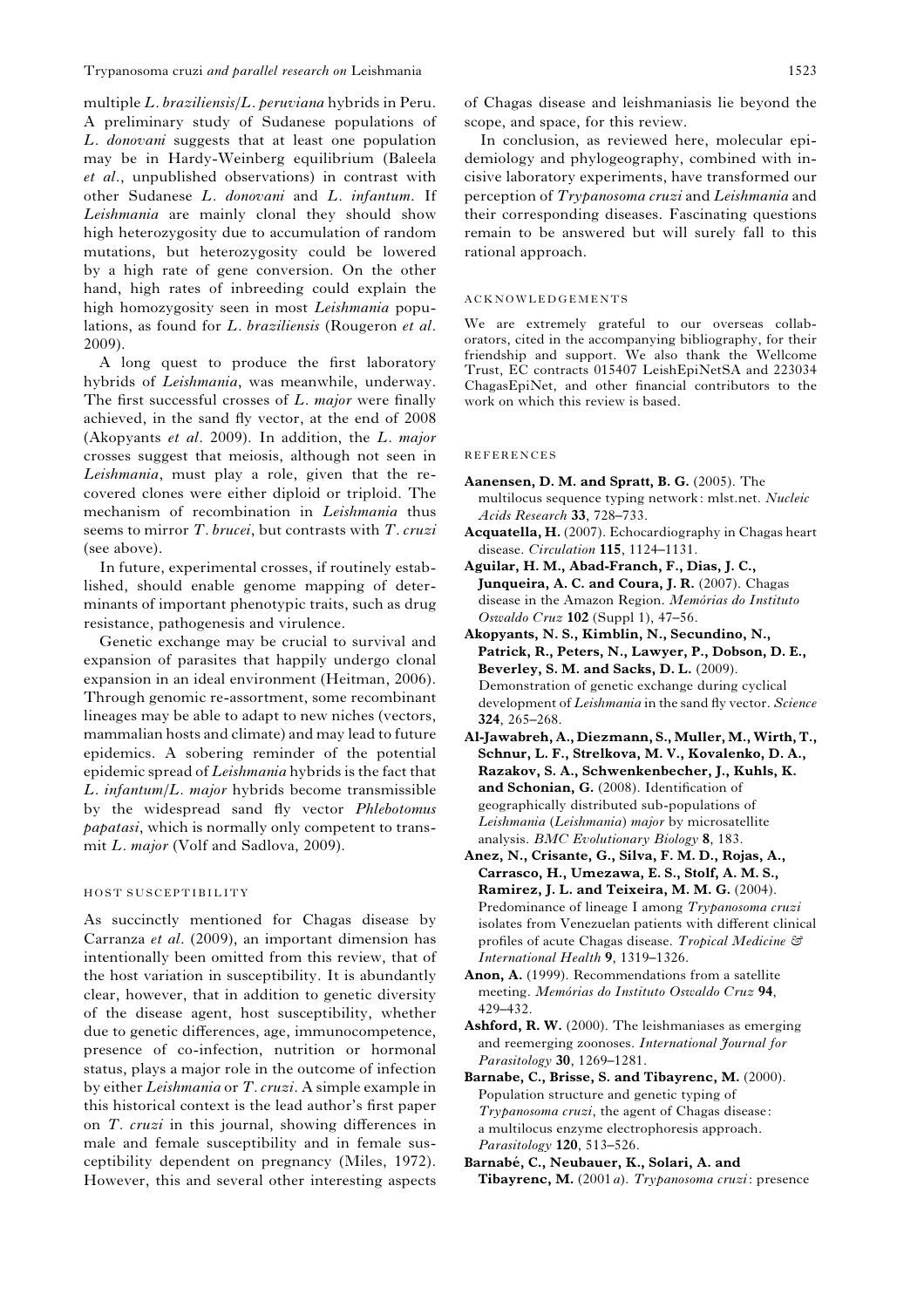of the two major phylogenetic lineages and of several lesser discrete typing units (DTUs) in Chile and Paraguay. Acta Tropica 78, 127-137.

Barnabé, C., Yaeger, R., Pung, O. and Tibayrenc, M. (2001b). Trypanosoma cruzi: a considerable phylogenetic divergence indicates that the agent of Chagas Disease is indigenous to the native fauna of the United States. Experimental Parasitology 99, 73–79.

Belli, A., Miles, M. and Kelly, J. (1994). A putative Leishmania panamensis/Leishmania braziliensis hybrid is a causative agent of human cutaneous leishmaniasis in Nicaragua. Parasitology 109, 435–442.

Bosseno, M. F., Telleria, J., Vargas, F., Yaksic, N., Noireau, F., Morin, A. and Breniere, S. F. (1996). Trypanosoma cruzi: study of the distribution of two widespread clonal genotypes in Bolivian Triatoma infestans vectors shows a high frequency of mixed infections. Experimental Parasitology 83, 275–282.

Botilde, Y., Laurent, T., Quispe Tintaya, W., Chicharro, C., Canavate, C., Cruz, I., Kuhls, K., Schonian, G. and Dujardin, J. C. (2006). Comparison of molecular markers for strain typing of Leishmania infantum. Infection, Genetics and Evolution 6, 440–446.

Breniere, S. F., Carrasco, R., Revollo, S., Aparicio, G., Desjeux, P. and Tibayrenc, M. (1989). Chagas' disease in Bolivia: clinical and epidemiological features and zymodeme variability of Trypanosoma cruzi strains isolated from patients. American Journal of Tropical Medicine and Hygiene 41, 521–529.

Brisse, S., Henriksson, J., Barnabe, C., Douzery, E. J. P., Berkvens, D., Serrano, M., De Carvalho, M. R. C., Buck, G. A., Dujardin, J.-C. and Tibayrenc, M. (2003). Evidence for genetic exchange and hybridization in Trypanosoma cruzi based on nucleotide sequences and molecular karyotype. Infection, Genetics and Evolution 2, 173–183.

Brisse, S., Verhoef, J. and Tibayrenc, M. (2001). Characterisation of large and small subunit rRNA and mini-exon genes further supports the distinction of six Trypanosoma cruzi lineages. International Journal for Parasitology 31, 1218-1226.

Broutin, H., Tarrieu, F., Tibayrenc, M., Oury, B. and Barnabe, C. (2006). Phylogenetic analysis of the glucose-6-phosphate isomerase gene in Trypanosoma cruzi. Experimental Parasitology 113, 1–7.

Burgos, J. M., Begher, S., Silva, H. M., Bisio, M., Duffy, T., Levin, M. J., Macedo, A. M. and Schijman, A. G. (2008). Molecular identification of Trypanosoma cruzi I tropism for central nervous system in Chagas reactivation due to AIDS. American Journal of Tropical Medicine and Hygiene 78, 294–297.

Butler, G., Rasmussen, M. D., Lin, M. F., Santos, M. A., Sakthikumar, S., Munro, C. A., Rheinbay, E., Grabherr, M., Forche, A., Reedy, J. L., Agrafioti, I., Arnaud, M. B., Bates, S., Brown, A. J., Brunke, S., Costanzo, M. C., Fitzpatrick, D. A., De Groot, P. W., Harris, D., Hoyer, L. L., Hube, B., Klis, F. M., Kodira, C., Lennard, N., Logue, M. E., Martin, R., Neiman, A. M., Nikolaou, E., Quail, M. A., Quinn, J., Santos, M. C., Schmitzberger, F. F., Sherlock, G., Shah, P., Silverstein, K. A., Skrzypek, M. S., Soll, D., Staggs, R., Stansfield, I., Stumpf, M. P., Sudbery, P. E., Srikantha, T., Zeng, Q., Berman, J., Berriman, M., Heitman, J., Gow, N. A., Lorenz, M. C., Birren, B. W., Kellis, M. and Cuomo, C. A. (2009). Evolution of pathogenicity and sexual reproduction in eight Candida genomes. Nature, London 459, 657–662.

Campbell, D., Westenberger, S. and Sturm, N. (2004). The determinants of Chagas disease: connecting parasite and host genetics. Current Molecular Medicine 4, 549–562.

Cardinal, M. V., Lauricella, M. A., Ceballos, L. A., Lanati, L., Marcet, P. L., Levin, M. J., Kitron, U., Gürtler, R. E. and Schijman, A. G. (2008). Molecular epidemiology of domestic and sylvatic Trypanosoma cruzi infection in rural northwestern Argentina. International Journal for Parasitology 38, 1533–1543.

- Carranza, J. C., Valadares, H. M., D'avila, D. A., Baptista, R. P., Moreno, M., Galvao, L. M., Chiari, E., Sturm, N. R., Gontijo, E. D., Macedo, A. M. and Zingales, B. (2009). Trypanosoma cruzi maxicircle heterogeneity in Chagas disease patients from Brazil. International Journal for Parasitology 39, 963–973.
- Carrasco, H. J., Frame, I. A., Valente, S. A. and Miles, M. A. (1996). Genetic exchange as a possible source of genomic diversity in sylvatic populations of Trypanosoma cruzi. American Journal of Tropical Medicine and Hygiene 54, 418–424.
- Chapman, M., Baggaley, R., Godfrey-Fausset, P., Malpas, T., White, G., Canese, J. and Miles, M. (1984). Trypanosoma cruzi from the Paraguayan Chaco: isoenzyme profiles of strains isolated at Makthlawaiya. Journal of Protozoology 31, 482–486.

Chagas, C. (1909). Nova tripanosomiase humana. Estudos sobre a morfologia e o ciclo evolutivo do Schizotrypanum cruzi n. gen., n. sp. agente etiologico de nova entidade morbida do homem. Memórias do Instituto Oswaldo Cruz 1, 159–218.

Clark, C. G. and Pung, O. J. (1994). Host specificity of ribosomal DNA variation in sylvatic Trypanosoma cruzi from North America. Molecular and Biochemical Parasitology 66, 175-179.

Corrales, R. M., Mora, M. C., Negrette, O. S., Diosque, P., Lacunza, D., Virreira, M., Breniere, S. F. and Basombrio, M. A. (2009). Congenital Chagas disease involves Trypanosoma cruzi sub-lineage IId in the northwestern province of Salta, Argentina. Infection, Genetics and Evolution 9, 278–282.

Cortez, M. R., Pinho, A. P., Cuervo, P., Alfaro, F., Solano, M., Xavier, S. C., D'andrea, P. S., Fernandes, O., Torrico, F., Noireau, F. and Jansen, A. M. (2006). Trypanosoma cruzi (Kinetoplastida Trypanosomatidae): ecology of the transmission cycle in the wild environment of the Andean valley of Cochabamba, Bolivia. Experimental Parasitology 114, 305–313.

- Coura, J. R., Junqueira, A. C., Fernandes, O., Valente, S. A. and Miles, M. A. (2002). Emerging Chagas disease in Amazonian Brazil. Trends in Parasitology 18, 171–176.
- Cupolillo, E., Grimaldi, G., Jr. and Momen, H. (1994). A general classification of New World Leishmania using numerical zymotaxonomy. American Journal of Tropical Medicine and Hygiene 50, 296–311.

De Freitas, J. M., Augusto-Pinto, L., Pimenta, J. R., Bastos-Rodrigues, L., Goncalves, V. F., Teixeira, S. M. R., Chiari, E., Junqueira, A. C. V.,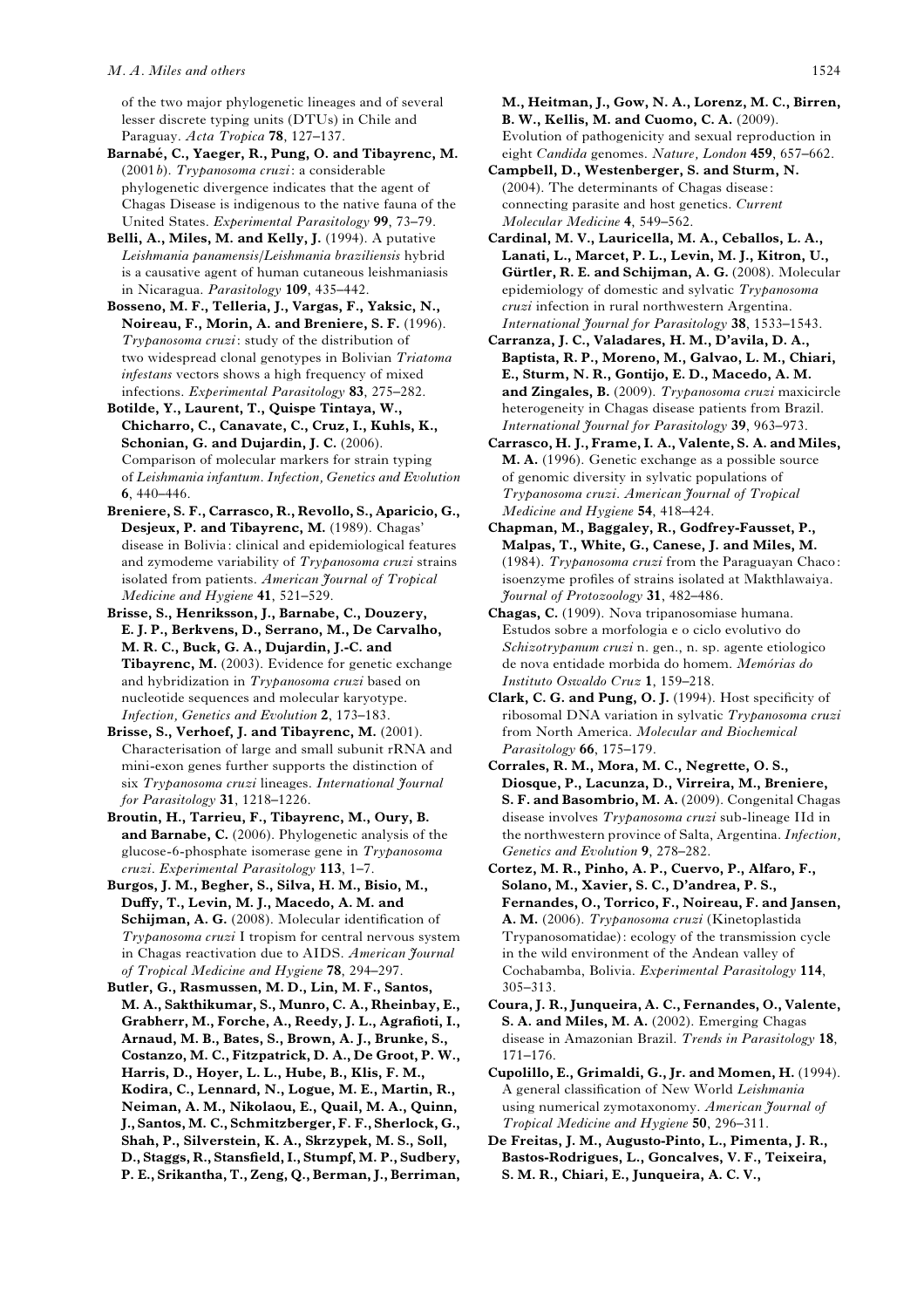Trypanosoma cruzi and parallel research on Leishmania 1525

Fernandes, O., Macedo, A. M., Machado, C. R. and Pena, S. D. J. (2006). Ancestral genomes, sex, and the population structure of Trypanosoma cruzi. PLoS Pathogens 2, e24.

Delgado, O., Cupolillo, E., Bonfante-Garrido, R., Silva, S., Belfort, E., Grimaldi Junior, G. and Momen, H. (1997). Cutaneous leishmaniasis in Venezuela caused by infection with a new hybrid between Leishmania (Viannia) braziliensis and L. (V.) guyanensis. Memórias do Instituto Oswaldo Cruz 92, 581–582.

Dujardin, J.-C., Banuls, A.-L., Llanos-Cuentas, A., Alvarez, E., Dedoncker, S., Jacquet, D., Le Ray, D., Arevalo, J. and Tibayrenc, M. (1995). Putative Leishmania hybrids in the Eastern Andean valley of Huanuco, Peru. Acta Tropica 59, 293-307.

Dvorak, J., Hall, T., Crane, M., Engel, J., Mcdaniel, J. and Uriegas, R. (1982). Trypanosoma cruzi: flow cytometric analysis. I. Analysis of total DNA/organism by means of mithramycin-induced fluorescence. Journal of Protozoology 29, 430–437.

El-Sayed, N. M., Myler, P. J., Bartholomeu, D. C., Nilsson, D., Aggarwal, G., Tran, A. N., Ghedin, E., Worthey, E. A., Delcher, A. L., Blandin, G., Westenberger, S. J., Caler, E., Cerqueira, G. C., Branche, C., Haas, B., Anupama, A., Arner, E., Aslund, L., Attipoe, P., Bontempi, E., Bringaud, F., Burton, P., Cadag, E., Campbell, D. A., Carrington, M., Crabtree, J., Darban, H., Da Silveira, J. F., De Jong, P., Edwards, K., Englund, P. T., Fazelina, G., Feldblyum, T., Ferella, M., Frasch, A. C., Gull, K., Horn, D., Hou, L., Huang, Y., Kindlund, E., Klingbeil, M., Kluge, S., Koo, H., Lacerda, D., Levin, M. J., Lorenzi, H., Louie, T., Machado, C. R., Mcculloch, R., Mckenna, A., Mizuno, Y., Mottram, J. C., Nelson, S., Ochaya, S., Osoegawa, K., Pai, G., Parsons, M., Pentony, M., Pettersson, U., Pop, M., Ramirez, J. L., Rinta, J., Robertson, L., Salzberg, S. L., Sanchez, D. O., Seyler, A., Sharma, R., Shetty, J., Simpson, A. J., Sisk, E., Tammi, M. T., Tarleton, R., Teixeira, S., Van Aken, S., Vogt, C., Ward, P. N., Wickstead, B., Wortman, J., White, O., Fraser, C. M., Stuart, K. D. and Andersson, B. (2005). The genome sequence of Trypanosoma cruzi, etiologic agent of Chagas disease. Science 309, 409–415.

Evans, D., Kennedy, W., Elbihari, S., Chapman, C., Smith, V. and Peters, W. (1987). Hybrid formation within the genus Leishmania? Parassitologia 29, 165–173.

Feliciangeli, M. D., Carrasco, H., Patterson, J. S., Suarez, B., Martinez, C. and Medina, M. (2004). Mixed domestic infestation by Rhodnius prolixus Stal, 1859 and Panstrongylus geniculatus Latreille, 1811, vector incrimination, and seroprevalence for Trypanosoma cruzi among inhabitants in El Guamito, Lara State, Venezuela. American Journal of Tropical Medicine and Hygiene 71, 501–505.

Fitzpatrick, S., Feliciangeli, M. D., Sanchez-Martin, M. J., Monteiro, F. A. and Miles, M. A. (2008). Molecular genetics reveal that silvatic Rhodnius prolixus do colonise rural houses. PLoS Neglected Tropical Diseases 2, e210.

Gaunt, M. and Miles, M. (2000). The ecotopes and evolution of triatomine bugs (Triatominae) and their Gaunt, M. W., Yeo, M., Frame, I. A., Stothard, J. R., Carrasco, H. J., Taylor, M. C., Mena, S. S., Veazey, P., Miles, G. A., Acosta, N., De Arias, A. R. and Miles, M. A. (2003). Mechanism of genetic exchange in American trypanosomes. Nature, London 421, 936–939.

Heitman, J. (2006). Sexual reproduction and the evolution of microbial pathogens. Current Biology 16, R711–R725.

Herrera, C., Bargues, M. D., Fajardo, A., Montilla, M., Triana, O., Vallejo, G. A. and Guhl, F. (2007). Identifying four Trypanosoma cruzi I isolate haplotypes from different geographic regions in Colombia. Infection, Genetics and Evolution 7, 535–539.

Herrera, L., D'andrea, P. S., Xavier, S. C., Mangia, R. H., Fernandes, O. and Jansen, A. M. (2005). Trypanosoma cruzi infection in wild mammals of the National Park 'Serra da Capivara' and its surroundings (Piaui, Brazil), an area endemic for Chagas disease. Transactions of the Royal Society of Tropical Medicine and Hygiene 99, 379–388.

Kelly, J., Law, J., Chapman, C., Van Eys, G. and Evans, D. (1991). Evidence of genetic recombination in Leishmania. Molecular and Biochemical Parasitology 46, 253–263.

Koffi, M., De Meeus, T., Bucheton, B., Solano, P., Camara, M., Kaba, D., Cuny, G., Ayala, F. J. and Jamonneau, V. (2009). Population genetics of Trypanosoma brucei gambiense, the agent of sleeping sickness in Western Africa. Proceedings of the National Academy of Sciences, USA 106, 209–214.

Kuhls, K., Chicharro, C., Canavate, C., Cortes, S., Campino, L., Haralambous, C., Soteriadou, K., Pratlong, F., Dedet, J. P., Mauricio, I., Miles, M., Schaar, M., Ochsenreither, S., Radtke, O. A. and Schonian, G. (2008). Differentiation and gene flow among European populations of Leishmania infantum MON-1. PLoS Neglected Tropical Diseases 2, e261.

Kuhls, K., Keilonat, L., Ochsenreither, S., Schaar, M., Schweynoch, C., Presber, W. and Schonian, G. (2007). Multilocus microsatellite typing (MLMT) reveals genetically isolated populations between and within the main endemic regions of visceral leishmaniasis. Microbes and Infection 9, 334–343.

Leiby, D. A., Herron, R. M., Jr., Garratty, G. and Herwaldt, B. L. (2008). Trypanosoma cruzi parasitemia in US blood donors with serologic evidence of infection. The Journal of Infectious Diseases 198, 609–613.

Lewis, M. D., Llewellyn, M. S., Gaunt, M. W., Yeo, M., Carrasco, H. J. and Miles, M. A. (2009). Flow cytometric analysis and microsatellite genotyping reveal extensive DNA content variation in Trypanosoma cruzi populations and expose contrasts between natural and experimental hybrids. International Journal for Parasitology (in the Press).

Lisboa, C. V., Mangia, R. H., De Lima, N. R. C., Martins, A., Dietz, J., Baker, A. J., Ramon-Miranda, C. R., Ferreira, L. F., Fernandes, O. and Jansen, A. M. (2004). Distinct patterns of Trypanosoma cruzi infection in Leontopithecus rosalia in distinct Atlantic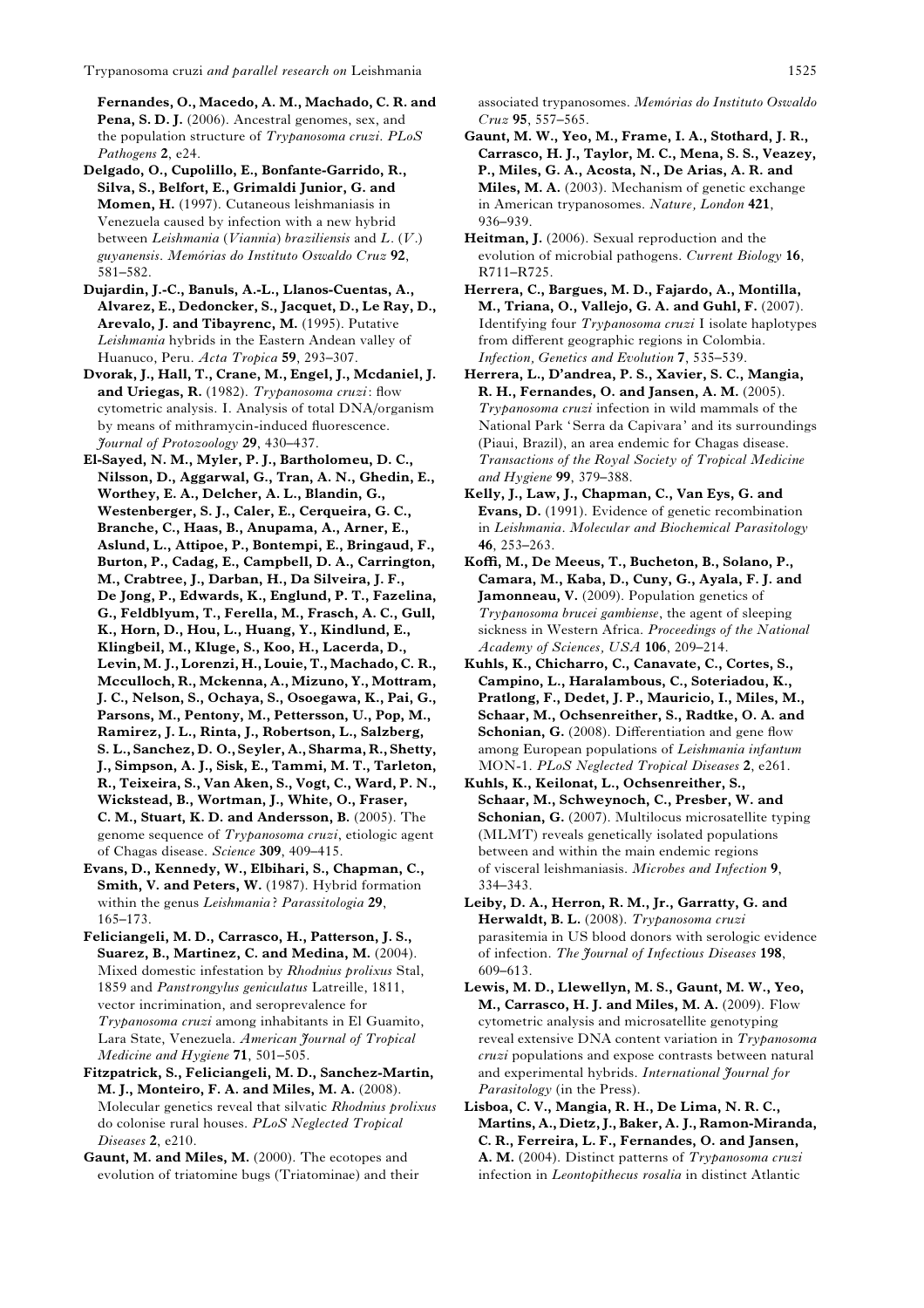Coastal Rainforest fragments in Rio de Janeiro – Brazil. Parasitology 129, 703–711.

Llewellyn, M. S., Miles, M. A., Carrasco, H. J., Lewis, M. D., Yeo, M., Vargas, J., Torrico, F., Diosque, P., Valente, V., Valente, S. A. and Gaunt, M. W.  $(2009a)$ . Genome-scale multilocus microsatellite typing of Trypanosoma cruzi discrete typing unit I reveals phylogeographic structure and specific genotypes linked to human infection. PLoS Pathogens 5, e1000410.

Llewellyn, M. S., Lewis, M. D., Acosta, N., Yeo, M., Carrasco, H. J., Segovia, M., Vargas, J., Torrico, F., Miles, M. A., and Gaunt, M. W. (2009b). Trypanosoma cruzi IIc: phylogenetic and phylogeographic insights from sequence and microsatellite analysis and potential impact on emergent Chagas disease. PLoS Neglected Tropical Diseases (in the Press).

Lukes, J., Mauricio, I. L., Schonian, G., Dujardin, J.-C., Soteriadou, K., Dedet, J.-P., Kuhls, K., Tintaya, K. W. Q., Jirku, M., Chocholova, E., Haralambous, C., Pratlong, F., Obornik, M., Horak, A., Ayala, F. J. and Miles, M. A. (2007). Evolutionary and geographical history of the Leishmania donovani complex with a revision of current taxonomy. Proceedings of the National Academy of Sciences, USA 104, 9375–9380.

Luquetti, A. O., Miles, M. A., Rassi, A., De Rezende, J. M., De Souza, A. A., Póvoa, M. M. and Rodrigues, I. (1986). Trypanosoma cruzi: zymodemes associated with acute and chronic Chagas disease in central Brazil. Transactions of the Royal Society of Tropical Medicine and Hygiene  $80, 462-470$ .

Machado, C. A. and Ayala, F. J. (2001). Nucleotide sequences provide evidence of genetic exchange among distantly related lineages of Trypanosoma cruzi. Proceedings of the National Academy of Sciences, USA 98, 7396–7401.

Marcili, A., Lima, L., Cavazzana, M., Junqueira, A. C., Veludo, H. H., Maia Da Silva, F., Campaner, M., Paiva, F., Nunes, V. L. and Teixeira, M. M.  $(2009a)$ . A new genotype of Trypanosoma cruzi associated with bats evidenced by phylogenetic analyses using SSU rDNA, cytochrome b and Histone H2B genes and genotyping based on ITS1 rDNA. Parasitology 136, 641-655.

Marcili, A., Lima, L., Valente, V., Valente, S., Batista, J., Junqueira, A., Souza, A., Rosa, J., Campaner, M., Lewis, M., Llewellyn, M., Miles, M. and Teixeira, M. (2009b). Comparative phylogeography of Trypanosoma cruzi TCIIc: new hosts, association with terrestrial ecotopes, and spatial clustering. Infection, Genetics and Evolution (in the Press).

Marcili, A., Valente, V. C., Valente, S. A., Junqueira, A. C., Da Silva, F. M., Pinto, A. Y., Naiff, R. D., Campaner, M., Coura, J. R., Camargo, E. P., Miles, M. A. and Teixeira, M. M. (2009 $c$ ). Trypanosoma cruzi in Brazilian Amazonia: Lineages TCI and TCIIa in wild primates, *Rhodnius* spp. and in humans with Chagas disease associated with oral transmission. International Journal for Parasitology 39, 615–623.

Mauricio, I. L., Gaunt, M. W., Stothard, J. R. and Miles, M. A. (2001). Genetic typing and phylogeny of the Leishmania donovani complex by restriction

analysis of PCR amplified gp63 intergenic regions. Parasitology 122, 393-403.

Mauricio, I. L., Gaunt, M. W., Stothard, J. R. and Miles, M. A. (2007). Glycoprotein 63 (gp63) genes show gene conversion and reveal the evolution of Old World Leishmania. International Journal for Parasitology 37, 565–576.

Mauricio, I. L., Howard, M. K., Stothard, J. R. and Miles, M. A. (1999). Genomic diversity in the Leishmania donovani complex. Parasitology 119, 237–246.

Mauricio, I. L., Stothard, J. R. and Miles, M. A. (2000). The strange case of Leishmania chagasi. Parasitology Today 16, 188–189.

Mauricio, I. L., Stothard, J. R. and Miles, M. A. (2004). Leishmania donovani complex: genotyping with the ribosomal internal transcribed spacer and the mini-exon. Parasitology 128, 263-267.

Mauricio, I. L., Yeo, M., Baghaei, M., Doto, D., Pratlong, F., Zemanova, E., Dedet, J.-P., Lukes, J. and Miles, M. A. (2006). Towards multilocus sequence typing of the Leishmania donovani complex: Resolving genotypes and haplotypes for five polymorphic metabolic enzymes (ASAT, GPI, NH1, NH2, PGD). International Journal for Parasitology 36, 757–769.

Miles, M. A. (1972). Trypanosoma cruzi – milk transmission of infection and immunity from mother to young. Parasitology 65, 1-9.

Miles, M. (1979). Transmission cycles and the heterogeneity of Trypanosoma cruzi. In Biology of the Kinetoplastida, Vol. 2 (ed. Lumsden, W. H. R. and Evans, D.), pp. 117–196. Academic Press, London, UK.

Miles, M. A. (1982). Trypanosoma cruzi: epidemiology. In Perspectives in Trypanosomiasis Research (ed. Baker, J. R.), pp. 1–15. John Wiley & Sons, London, UK.

Miles, M. A. (2004). The discovery of Chagas disease: progress and prejudice. Infectious Disease Clinics of North America 18, 247–260.

Miles, M. A. (2006). New World trypanosomiasis. In Topley & Wilson's Microbiology and Microbial Infections (ed. Wakelin, D., Despommier, D. D., Gillespie, S. H. and Cox, F. E. G.), Vol. 5, pp. 376–398. London, UK.

Miles, M. A., Apt, B. W., Widmer, G., Povoa, M. M. and Schofield, C. J. (1984). Isozyme heterogeneity and numerical taxonomy of Trypanosoma cruzi stocks from Chile. Transactions of the Royal Society for Tropical Medicine and Hygiene **78**, 526–535.

Miles, M. A., Arias, J. R., Valente, S. A. S., Naiff, R. D., Souza, A. A., de Povoa, M. M., Lima, J. A. N., and Cedillos, R. A. (1983). Vertebrate hosts and vectors of Trypanosoma rangeli in the Amazon Basin of Brazil. American Journal of Tropical Medicine and Hygiene 32, 1251–1259.

Miles, M., Cedillos, R., Povoa, M., De Souza, A., Prata, A. and Macedo, V.  $(1981b)$ . Do radically dissimilar Trypanosoma cruzi strains (zymodemes) cause Venezuelan and Brazilian forms of Chagas disease ? The Lancet 317, 1338–1340.

Miles, M., de Souza, A. and Povoa, M. (1981a). Mammal trapping and nest location in Brazilian forest with an improved spool and line. *Journal of Zoology* 195, 331–347.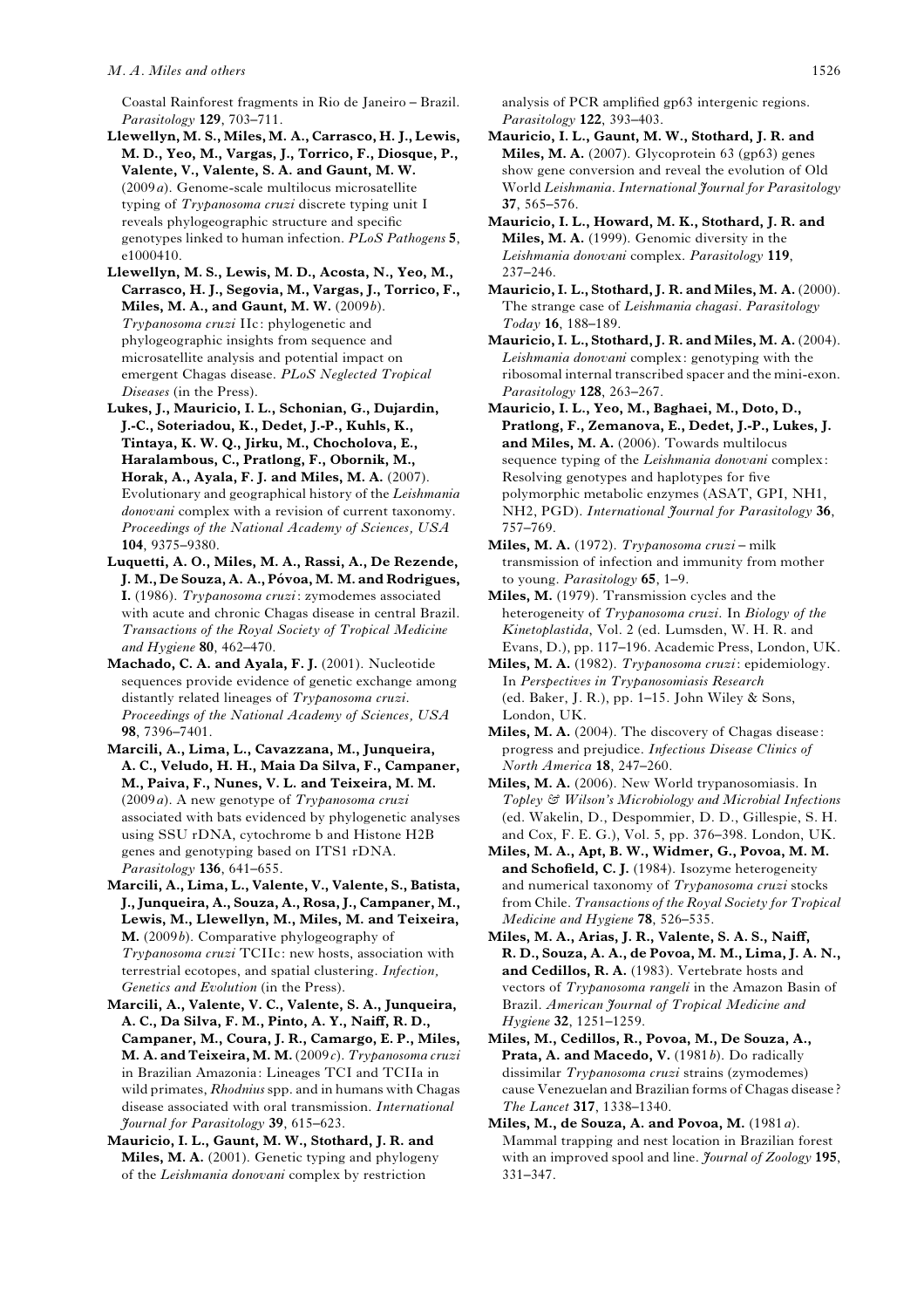Miles, M. A., de Souza, A. A. and Povoa, M.  $(1981c)$ . Chagas disease in the Amazon basin III. Ecotopes of ten triatomine bug species (Hemiptera: Reduviidae) from the vicinity of Belém, Pará State, Brazil. Journal of Medical Entomology 18, 266–278.

Miles, M. A., de Souza, A., Povoa, M., Shaw, J. J., Lainson, R. and Toye, P. J. (1978). Isozymic heterogeneity of Trypanosoma cruzi in the first autochthonous patients with Chagas' disease in Amazonian Brazil. Nature, London 272, 819–821.

Miles, M. A., Feliciangeli, M. D. and De Arias, A. R. (2003). American trypanosomiasis (Chagas disease) and the role of molecular epidemiology in guiding control strategies. British Medical Journal 326, 1444–1448.

Miles, M. A., Lainson, R., Shaw, J. J., Povoa, M. and De Souza, A. A. (1981d). Leishmaniasis in Brazil: XV. Biochemical distinction of Leishmania mexicana amazonensis, L. braziliensis braziliensis and L. braziliensis guyanensis – aetiological agents of cutaneous leishmaniasis in the Amazon Basin of Brazil. Transactions of the Royal Society for Tropical Medicine and Hygiene 75, 524–529.

Miles, M., Toye, P., Oswald, S. and Godfrey, D. (1977). The identification by isoenzyme patterns of two distinct strain-groups of Trypanosoma cruzi, circulating independently in a rural area of Brazil. Transactions of the Royal Society for Tropical Medicine and Hygiene 71, 217–225.

Miles, M. A., Yeo, M. and Mauricio, I. L. (2009). Genetics. Leishmania exploit sex. Science 324, 187–189.

Momen, H. (1999). Taxonomy of Trypanosoma cruzi: a commentary on characterization and nomenclature. Memórias do Instituto Oswaldo Cruz 94, 181-184.

Morel, C., Chiari, E., Camargo, E. P., Mattei, D. M., Romanha, A. J. and Simpson, L. (1980). Strains and clones of Trypanosoma cruzi can be characterized by pattern of restriction endonuclease products of kinetoplast DNA minicircles. Proceedings of the National Academy of Sciences, USA 77, 6810–6814.

Morrison, L. J., Tweedie, A., Black, A., Pinchbeck, G. L., Christley, R. M., Schoenefeld, A., Hertz-Fowler, C., Macleod, A., Turner, C. M. and Tait, A. (2009). Discovery of mating in the major African livestock pathogen Trypanosoma congolense. PLoS ONE 4, e5564.

Nolder, D., Roncal, N., Davies, C. R., Llanos-Cuentas, A. and Miles, M. A. (2007). Multiple hybrid genotypes of Leishmania (Viannia) in a focus of mucocutaneous leishmaniasis. American Journal of Tropical Medicine and Hygiene 76, 573–578.

O'Connor, O., Bosseno, M. F., Barnabe, C., Douzery, E. J. and Breniere, S. F. (2007). Genetic clustering of Trypanosoma cruzi I lineage evidenced by intergenic miniexon gene sequencing. Infection, Genetics and Evolution 7, 587–593.

Odds, F. C. and Jacobsen, M. D. (2008). Multilocus sequence typing of pathogenic *Candida* species. Eukaryotic Cell 7, 1075–1084.

Pan American Health Organisation (2009). Guia para vigilância, prevenção, controle e manejo clinico da doença de Chagas aguda transmitida por alimentos., Rio de Janeiro, panaftosa.org.br/Comp/Documentacao/doc/ n59-2009.

Pinto, A. Y., Valente, S. A., Valente Vda, C., Ferreira Junior, A. G. and Coura, J. R. (2008). Acute phase of Chagas disease in the Brazilian Amazon region: study of 233 cases from Pará, Amapá and Maranhão observed between 1988 and 2005. Revista da Sociedade Brasileira de Medicina Tropical 41, 602–614.

Póvoa, M., De Souza, A., Naiff, R., Arias, J., Naiff, M., Biancardi, C. and Miles, M. (1984). Chagas' disease in the Amazon basin IV. Host records of Trypanosoma cruzi zymodemes in the states of Amazonas and Rondonia, Brazil. Annals of Tropical Medicine and Parasitology 78, 479–487.

Ramirez, L. E., Lages-Silva, E., Soares Junior, J. M. and Chapadeiro, E. (1994). The hamster (Mesocricetus auratus) as experimental model in Chagas disease: parasitological and histopathological studies in acute and chronic phases of Trypanosoma cruzi infection. Revista da Sociedade Brasileira de Medicina Tropical 27, 163–169.

Ravel, C., Cortes, S., Pratlong, F., Morio, F., Dedet, J.-P. and Campino, L. (2006). First report of genetic hybrids between two very divergent Leishmania species: Leishmania infantum and Leishmania major. International Journal for Parasitology 36, 1383–1388.

Rioux, J. A., Lanotte, G., Serres, E., Pratlong, F., Bastien, P. and Perieres, J. (1990). Taxonomy of Leishmania. Use of isoenzymes. Suggestions for a new classification. Annales de Parasitologie Humaine et Comparée 65, 111-125.

Roellig, D. M., Brown, E. L., Barnabe, C., Tibayrenc, M., Steurer, F. J. and Yabsley, M. J. (2008). Molecular typing of Trypanosoma cruzi isolates, United States. Emerging Infectious Diseases 14, 1123–1125.

Rougeron, V., De Meeus, T., Hide, M., Waleckx, E., Bermudez, H., Arevalo, J., Llanos-Cuentas, A., Dujardin, J. C., De Doncker, S., Le Ray, D., Ayala, F. J. and Banuls, A. L. (2009). Extreme inbreeding in Leishmania braziliensis. Proceedings of the National Academy of Sciences, USA pp. 10224–10229.

Rozas, M., Botto-Mahan, C., Coronado, X., Ortiz, S., Cattan, P. E. and Solari, A. (2007). Coexistence of Trypanosoma cruzi genotypes in wild and periodomestic mammals in Chile. American Journal of Tropical Medicine and Hygiene 77, 647–653.

Sanchez-Guillen Mdel, C., Lopez-Colombo, A., Ordonez-Toquero, G., Gomez-Albino, I., Ramos-Jimenez, J., Torres-Rasgado, E., Salgado-Rosas, H., Romero-Diaz, M., Pulido-Perez, P. and Perez-Fuentes, R. (2006). Clinical forms of Trypanosoma cruzi infected individuals in the chronic phase of Chagas disease in Puebla, Mexico. Memórias do Instituto Oswaldo Cruz 101, 733–740.

Schonian, G., Mauricio, I., Gramiccia, M., Canavate, C., Boelaert, M. and Dujardin, J. C. (2008). Leishmaniases in the Mediterranean in the era of molecular epidemiology. Trends in Parasitology 24, 135–142.

Schwenkenbecher, J. M., Wirth, T., Schnur, L. F., Jaffe, C. L., Schallig, H., Al-Jawabreh, A., Hamarsheh, O., Azmi, K., Pratlong, F. and Schonian, G. (2006). Microsatellite analysis reveals genetic structure of Leishmania tropica. International Journal for Parasitology 36, 237–246.